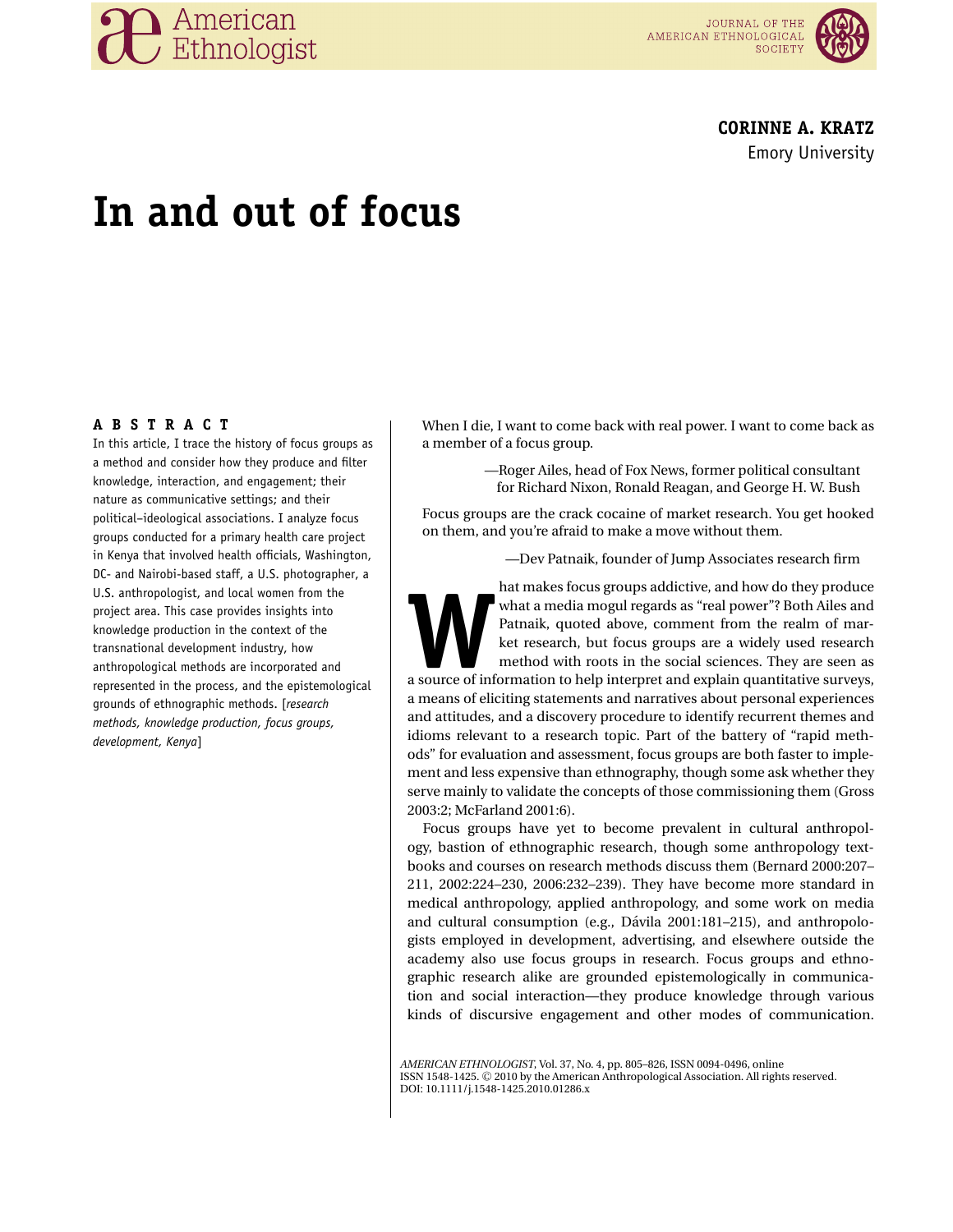"The general consensus in anthropology nowadays is that a fieldworker creates knowledge in interaction with the people in the field: not objectivity, nor pure subjectivity, but intersubjectivity is what an anthropologist should strive for" (Knibbe and Versteeg 2008:52). $<sup>1</sup>$  Yet some procedures and</sup> assumptions defining focus groups seem at odds with, if not antithetical to, the ethnographic enterprise.

Focus groups are, by definition, artificially created settings for interaction, ideally among strangers, and in some cases are even observed through one-way mirrors.<sup>2</sup> Patnaik describes focus groups as "'a customer terrarium, with people behind glass,' much the same way plants and lizards are taken out of their natural surroundings and observed for scientific purposes" (Wellner 2003:29). Looking beyond focus groups in this strict sense, however, many researchers have found group interviews and discussions or group listening or viewing sessions to be effective in ethnographic and historical research—whether group sessions are planned or more impromptu and improvised. Like participant-observation and life-history interviews, group discussions can resemble and be part of more natural daily settings and interactions.

Ethnographic knowledge production entails shifts of understanding. Different topics, categories, questions, and relations come in and out of focus as ethnographers develop understanding, experience, and shared histories over time through interaction and discussion with their interlocutors. Concomitantly, researchers may become more aware of the social and cultural filters that shape different expectations, understandings, and patterns of attention. Research methods outline ways to create particular kinds of communicative situations that work with these foci and filters, but they are commonly treated as a toolkit of techniques, almost as algorithms. Rarely is explicit attention paid to the communicative constitution and epistemological foundations that shape the knowledge they can produce.<sup>3</sup> The so-called reflexive turn in 1970s–80s anthropology brought attention to political asymmetries and power relations in research and to rhetorical style and representation in ethnographic writing, producing new writing styles that used dialogic or polyvocal forms, personal narrative, memoir, and other techniques to try to show the relationships and collaborative work involved in ethnographic research. But critical attention at the time seldom extended to reexamining communicative structures and processes embedded in basic methods and the ways they might shape knowledge production. Regarding research methods simply as ready-made tools belies the uncertainty and openness intrinsic to qualitative research and to the production of ethnographic knowledge through communicative interaction. As Michael Jackson observes, an anthropology that makes intersubjectivity central describes "a forcefield of human interaction in which contending needs, modes of consciousness, and values are forever being adjusted, one to

the other, without any final resolution. Accordingly, a negative capability has to be built into our ways of thinking" (1998:14). The concept of "negative capability" involves acceptance of uncertainty and intentional open-mindedness. It comes from John Keats, who defined it as a state in which one is "capable of being in uncertainties, Mysteries, doubts without any irritable reaching after fact & reason" (Poetry Foundation 2010).

Focus groups seek both to capitalize on the ways that cultural categories, values, and social relations become apparent through conversation and interaction and to control that knowledge production by maintaining a central topical focus and defining a foreshortened period for discussion. To what extent do they accommodate the open-ended "negative capability" Jackson emphasizes, when the moderator is seen as "in control of the session and ... responsible for the direction that the focus group takes" (Dawson et al. 1992:44), as "an authority figure that can direct the flow of the discussion to ensure ... the most productive use of time" (Greenbaum 2001:2), and as requiring "the combined skills of an ethnographer, a survey researcher, and a therapist" (Bernard 2000:210)? Are focus groups settings in which people reflect on their experience or performative occasions that may spark insight (Fabian 1990:6–7)? What role do they have in ethnography?

The seeming tensions inherent in the focus group form raise questions about how standard descriptions in the methodological literature relate to focus groups in practice and suggest that considering actual focus groups as communicative situations may also highlight significant aspects of ethnographic knowledge production. What kinds of knowledge are emphasized and identified as focus group outcomes, and how do they relate to different participants? In this article, I consider these questions by, first, reviewing the history and development of focus groups as a research method, to trace their epistemological roots, and, then, examining how the methodological literature defines the focus group as a communicative situation. To relate these questions to focus groups in practice, I then discuss my own experience in the late 1980s as an observer and moderator in focus groups conducted for a primary health care project in Kenya called "Afya ya Jamii" (Kiswahili, family health). The project's immediate goal was to develop educational photo flip-charts for training sessions run by and for women in Machakos District. My involvement in the project came after extended ethnographic research elsewhere in Kenya (Kratz 1994, 2002).

Research methods are not discipline specific, though the varied ways that different disciplines and fields incorporate particular methods are seldom examined (Greenhalgh 1997; Stewart et al. 2007:1, 113). Given the current ubiquity of focus groups beyond the academy—in shaping political campaigns and policy; health services and policy research; business, marketing, and consumer culture; the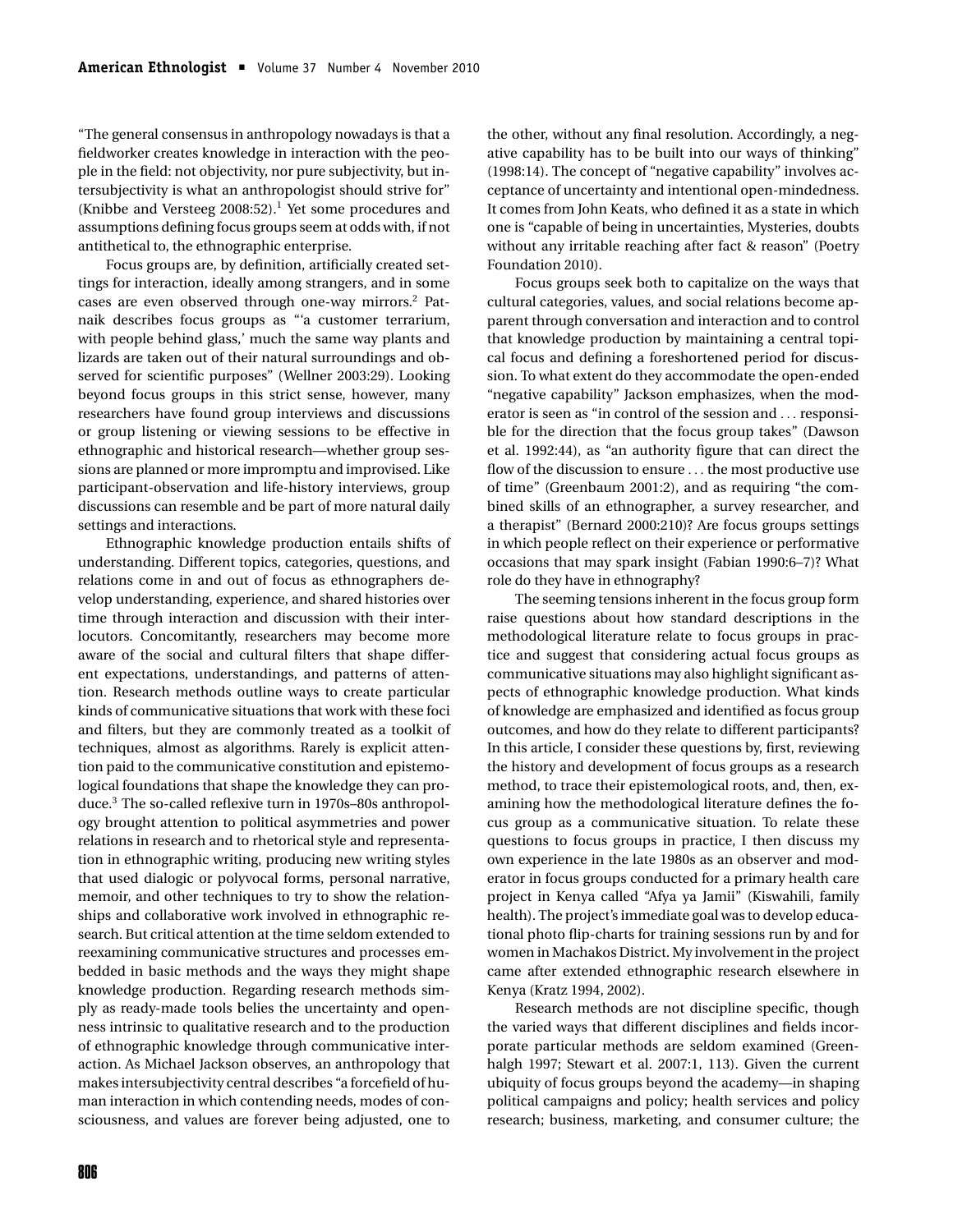development industry; and various other domains—and given increasing reliance on them as a primary research method in some arenas, examining the underpinnings of focus groups offers a revealing glimpse into broader political economies and representations of knowledge production (Helitzer-Allen et al. 1994:75; Luntz 1994a; Saulwick and Muller 2007; Stewart et al. 2007:1; Sullivan 1999; Traulsen et al. 2004; Wellner 2003). Considering focus groups in an international development project offers one such view, a glimpse at how they work on the ground in one corner of a multibillion-dollar worldwide enterprise.<sup>4</sup> The development project is a site and process that mediates among different organizational levels while working toward specific development goals and outcomes. It thus provides an effective locus for considering how focus groups figure in the production, management, and representation of knowledge.

Development projects involve constant mediation and translation among different constituencies, agendas, and priorities and across organizational spheres and scales (e.g., supranational, governmental, NGOs, and public; headquarters and field staff; capital and village; and different groups within communities), mapping and constituting part of the development industry's political economy of knowledge (cf. Cornwall and Brock 2005:1051). This activity entails negotiating diverse communicative conventions—different languages, technical written versus popular visual and verbal presentations, different understandings about appropriate participation, and so forth. The mediations and translations inherent in development practice are always set within particular power dynamics, dynamics that may enhance potential for miscommunication, intimidation, and waste or, alternatively, invite creative and effective engagement. Each translation further involves notions that participants hold about one another, notions that may shape and become embedded in documents and other products of development practice. In the Kenyan case, for instance, implicit models of personhood and of communication that circulate in development ideologies (Karp 2002) supported a distinction between technical knowledge and cultural knowledge that emerged in the development agency's response to focus group reports and defined changes that could be made to the educational product.<sup>5</sup>

The mediations, translations, and power dynamics entailed in development projects have parallels in ethnographic research, though the phases and timing may differ and relations between researcher and academic "headquarters" are often less direct. Nonetheless, production of ethnographic knowledge also involves working with different constituencies, agendas, priorities, and responsibilities that are part of academia's political economy of knowledge (cf. Brenneis 1994, 1999, 2006). $6$  For looking more closely at focus group structures and processes of knowledge production in the Kenyan project, ethnographic research can be an instructive comparative foil. Focus groups become part of the politics of knowledge through the ways they are represented as well. A considerable literature describes them alternatively as scientific method or phenomenological exploration, and they have been invoked in protean claims about grassroots involvement, community ownership, and tapping into emotions, values, and preferences. For tracing their historical and epistemological roots and communicative model, that literature is a good starting place.

## **Focus group genealogies**

As A. F. Robertson notes, "projects, cooperatives, committees—these are arenas in which the complex encounters between state and people take place" (1984:141). These institutionalized arenas include both internal settings devoted to planning and discussion and situations designed to extend outward to gather or disseminate information or to foster communication. Focus groups have become one principal means and setting for such communicative extension, though development literature typically represents them as a qualitative research method, a ready and replicable structural formula for creating contexts for communication and information gathering. Now used extensively in development projects, the focus group is both method and concept, part of development's midlevel realm of implementation. Focus groups are used at various points in actual projects—as exploratory sessions to help local planning and adaptation, to test materials and plans as they are developed, and as part of ongoing intervention evaluation. However, from the perspective of the development enterprise as a whole, they are among the local activities that implement wider policies.

Before adoption in development projects, focus groups effloresced in marketing research as a method for learning about consumers and their motivations, preferences, and choices.7 Used sporadically in the late 1950s and early 1960s, "the technique began to be used regularly only in the late 1960s and early 1970s and ... has grown in popularity every year since" (Greenbaum 1993:141). An elaborate industry with career professionals has grown up around focus groups, one that is supported by significant business expenditures on qualitative research (\$1.1 billion in 2001) (Stewart et al. 2007:1; Wellner 2003:30). Focus groups have enjoyed a similar burgeoning in the social sciences since the 1980s (Morgan 2002:141–142). Precursors and genealogies that led to this broad focus group boom entwine developments and approaches from sociology, psychology, psychotherapy, and marketing.

While they were still becoming standard practice, focus groups were known by several names—group interviews, group depth interviews, intensive group interviews, focused group interviews, and focus group interviews until, finally, they were simply called "focus groups"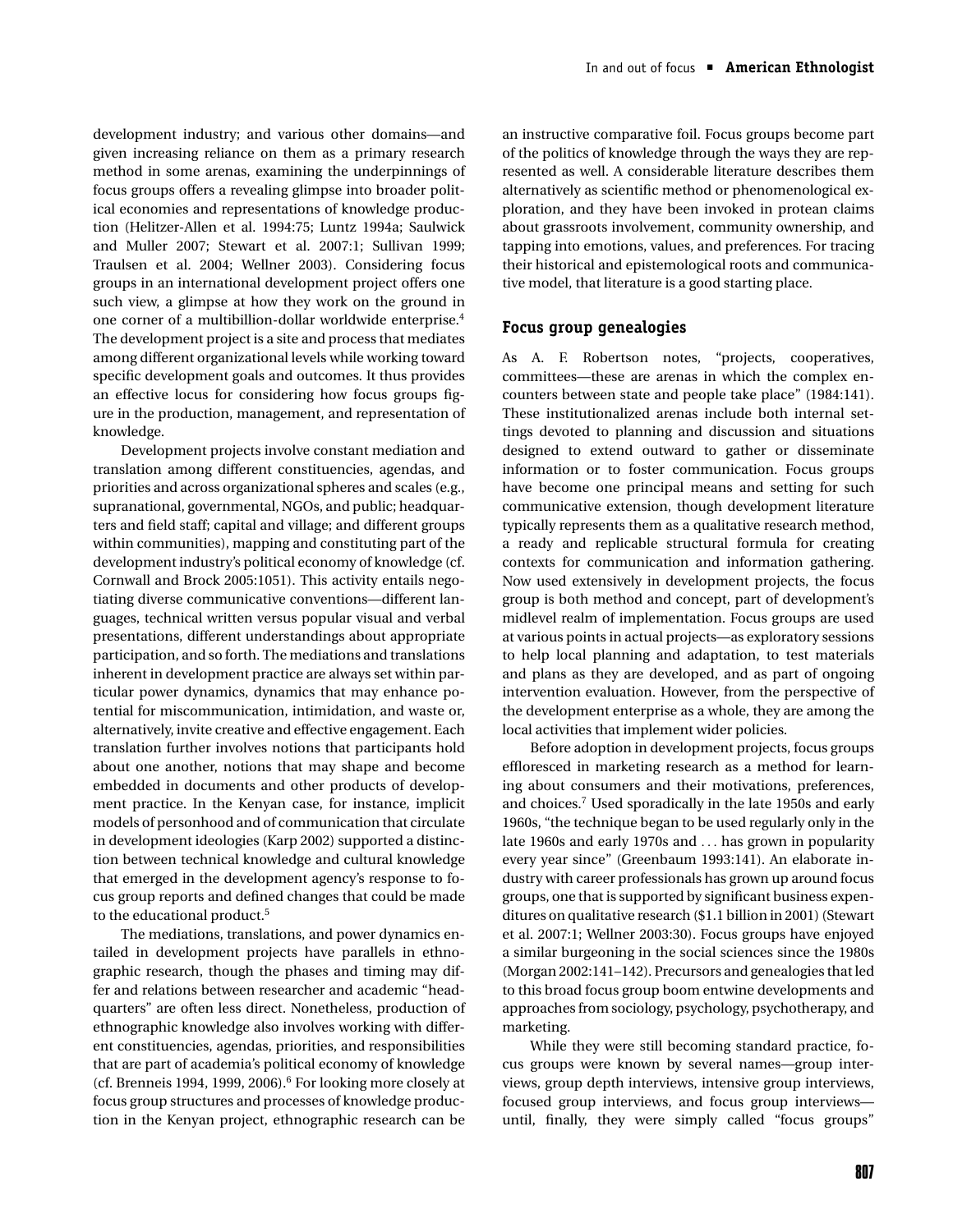(Higginbotham and Cox 1979). Articles on focus groups from the early and mid-1970s share several refrains: their new and growing popularity in marketing research, the lack of established guidelines and training in their use, and their potential uses and abuses (Higginbotham and Cox 1979). Articles identified focus group interviews as emerging from three related sources. One was sociologist Robert Merton, often credited with inventing the focus group in his 1940s research on radio audience response.<sup>8</sup> The second was group therapy, as developed in psychotherapy (Bellenger et al. 1976:13; Caruso 1976:55; Goldman 1962:41; Wells 1974:13; Yoell 1974:119). Motivation research prominent in social psychology in the 1940s and 1950s was the final source mentioned. The therapy line of descent later dropped out of some marketing articles, but recent writing pays greater attention to these historical genealogies and interactions, also noting earlier sources from the 1920s and 1930s in psychology and marketing, group therapy, and group interviews in sociology (Stewart et al. 2007).

Whereas focus group use grew steadily in marketing research after 1970, it waxed and waned within sociology. After flourishing in the late 1940s–50s, focus groups fell into disuse as trends emphasized quantitative and experimental methods. The 1980s saw a revival as qualitative methods and phenomenological approaches gained prominence, interest rose in sociocultural difference and diversity, and textbooks presented the method again (Stewart et al. 2007:6). David Morgan argues that, ironically, despite their earlier importance in sociology, the "current use of focus groups in the social sciences arose through contacts with marketing" (2002:142–143), where their popularity had been continuous and where they had been more prevalent in applied work than in academic market research. As marketers had, quantitative social scientists adopted focus groups as a way to develop and refine survey instruments, bringing the method into politics, political science, and other areas by the late 1980s. "By and large, however, established researchers with expertise in qualitative methodology have simply ignored focus groups ... The movement of focus groups into the social sciences thus presents a contrast between rapid acceptance in a variety of applied fields and a more tepid reception from established qualitative researchers" (Stewart et al. 2002:145). This pattern seems to be replicated in cultural anthropology, where focus groups are less common in ethnographic research generally than in medical and applied anthropology.

The goals and assumptions of sociological group interviews and therapy groups fused when they were adopted in marketing research. The former aimed to gather information on a given research topic and defined participants through dimensions relevant to that topic. The goal of the latter was to effect curative changes, with participants defined in part by pathology. Marketing research sought information relevant to consumer needs, preferences, and choices but—like therapy—also sought ways to influence and change behavior. Much literature on focus groups during the 1970s and 1980s provided introductions to the method, offering fairly standardized descriptions and discussions of potential practical problems. Bobby Calder (1977), however, recognized that varied uses and practices had developed. He distinguished exploratory, clinical, and phenomenological applications, each with distinctive emphases, requirements, and relations to scientific models of knowledge. For the most part, however, these were conflated in the basic manual-like approaches that predominated. Since the late 1990s, reflecting over a decade of wider use and popularity, articles about improving or analyzing particular aspects of focus groups have increased, including both more elaborate pedagogical sources and some sustained critical consideration (Fern 2001; Kitzinger 1994; Morgan 1997; Morgan et al. 1998; Traulsen et al. 2004).

Focus groups entered development spheres with the social marketing approach to public health that gained popularity in the early to mid-1970s. Social marketing is "a process, a strategy for persuading adoption of an idea, a practice, a product, or all three ... a strategy [adopted from methodologies of commercial marketing] for translating scientific findings about health and nutrition into education and action programs" (Manoff 1985:35-36).<sup>9</sup> Models defining stages of behavioral change later added considerable nuance to the early social marketing campaigns (Prochaska and Velicer 1997). Development focus groups, then, share marketing's double goal, information and change or, more accurately, information for change. When articles on focus groups in development began appearing, they cited origins in marketing and social science. The name applied to the method also underwent a further permutation, sometimes appearing as "focus group discussions."

The double genealogy and generic understanding allowed focus groups to have two faces, connecting with different rhetorics, ideologies, and representations in development. Roots in sociology and social psychology helped represent focus groups in terms of scientific and experimental models, with associated claims of exactness and disinterested involvement. This face spoke particularly to donors, governmental ministries, and concern with showing clear results and the "economic accountability and efficiency of social programs" (Glenzer 2007:6). Development project proposals espoused scientific models of knowledge far more than humanistic ones emphasizing historical and cultural contingencies. When situations and solutions could be described in terms of interacting variables, the thinking went, results could be predicted, promised with assuring certainty, and replicated. Some development methodology articles on focus groups even retained the vocabulary of experimental psychology (e.g., *external stimuli, reactions to stimuli,* and *behavior change*), sometimes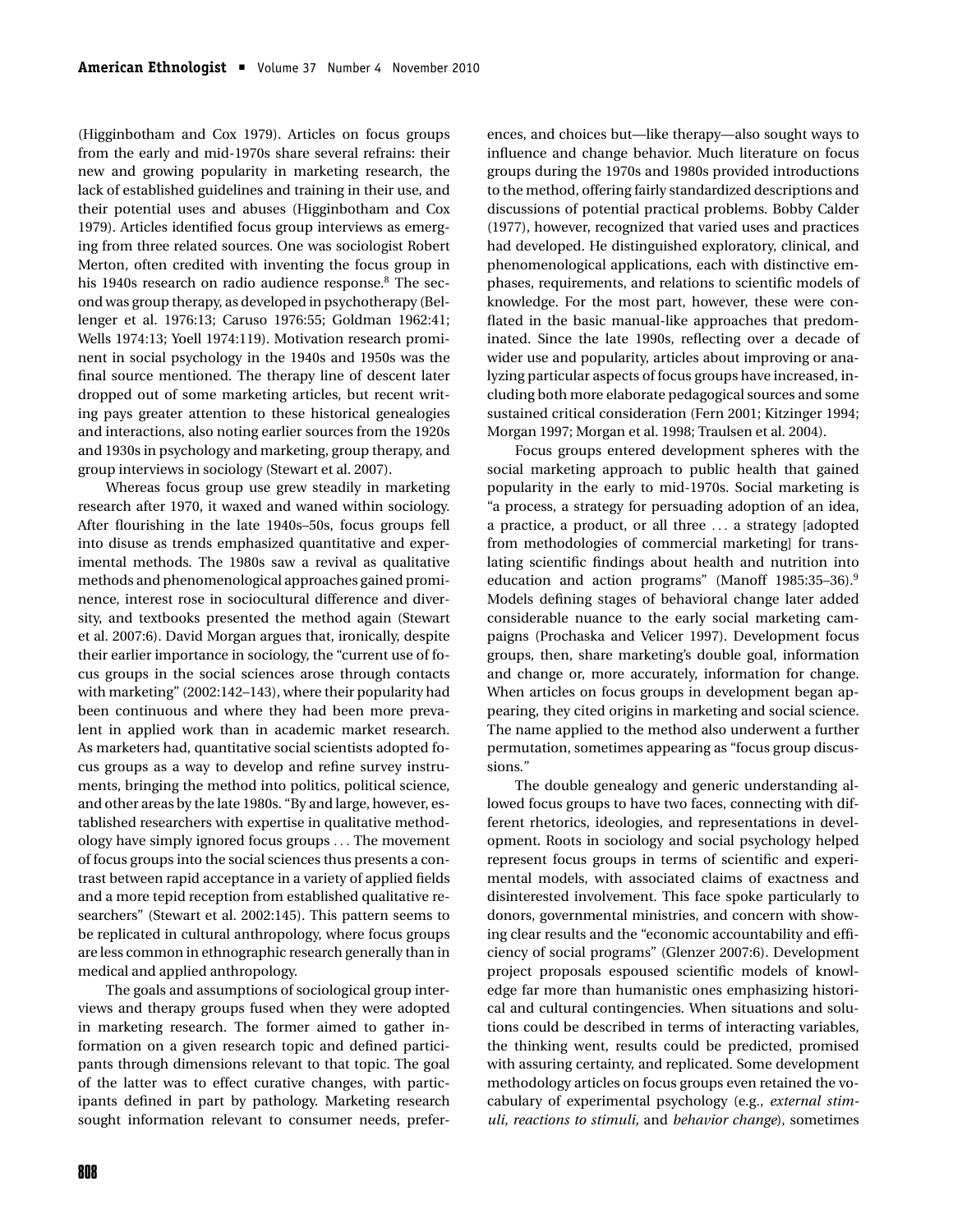mixed with marketing terms (e.g., *consumers*) (Folch-Lyon and Trost 1981). As Kent Glenzer notes, program evaluation relied heavily on notions of scientific methods through the 1950s–60s, becoming widely accepted in the 1970s and incorporated into a new Logical Framework Approach to project design. Recognizing shortcomings in overreliance on these modes of evaluation, development workers in the 1980s took a new interest in qualitative methods in project design and evaluation (Glenzer 2007:5–6).10

In development arenas, focus groups bridged these trends. The scientific face could be evoked in their early adoptions and descriptions as qualitative method, but the slight name change—from focus group *interviews* to focus group *discussions*—foregrounds another face more aligned with participatory methods and other representations of development practice that came to the fore in the 1980s– 90s. This face spoke to concerns with power and process in development projects as well as the need to take account of local concerns, social relations, and histories to achieve sustainable results. *Popular participation* became a buzzword, and some saw focus groups as one means for bringing local input into development practice.

When focus groups and social marketing were being incorporated more widely into development practice, populist philosophies of development were enjoying renewed popularity. Popular participation became a necessary project ingredient for moral, economic, and political reasons, not to mention the belief that it would make development efforts more effective (Rahnema 1990). Such participation could be taken as a sign that interventions were welcomed and relevant, at times even arising from local initiatives. To the existing development enterprise, this trend was a challenge either to reinvent itself, to find better ways to incorporate local involvement and ideas, or at least to look as if it were doing so—a challenge repeated in recent years by shifts toward rights-based frameworks. Indeed, to accommodate the outcry for popular participation, planners had to create it in project sites where it did not yet exist.<sup>11</sup> Focus groups helped them adapt to this new imperative.

Regardless of where and how decisions to do a project were made, focus groups—visible discussions with a range of concerned participants—could be planned into project schedules. Focus group topics were safely circumscribed, but discussion could provide reactions to plans, identify local constraints and incentives that should modify them, and elicit local vocabulary and categories needed to effectively translate project goals and activities. Focus groups could both demonstrate local engagement and guarantee meetings that could be represented as popular participation or community consultation. Further, they were a method suited to situations in which time and resources were limited (McFarland 2001; Suzuki et al. 2007:310). Projects were, no doubt, responsive to focus group discussions, but in ways bounded by the topics raised and the judgments of those who convened the focus groups. Focus groups could help the development enterprise and its practitioners accommodate populist demands without profound structural shifts or changes in the way projects were allocated and planned. This is not to say there were no instances of profound change or cases in which populist ideology led to important shifts in planning and implementation, but to recognize that there were cases like one in Uganda that involved "a 'participatory' process ... in which participants cannot ask questions, and are told what to do" (Cornwall and Brock 2005:1054).

The proliferation of NGOs was in part a result of demand for popular participation, changing the face and networks of development if not how projects come into being. As the 20th century gave way to the 21st, NGOs continued to proliferate as HIV/AIDS and governance–democratization– civil society became particularly prominent arenas of intervention. Work in both came to rely increasingly on focus groups and workshops as sources of community connection and as modes of training. This expanding network of NGOs and mode of operating in some cases created complex economies and politics that parallel and intersect those defined by state agencies, as well as a group of "interstitial elites" who are a central part of the apparatus through which national and international NGOs work in rural areas (Englund 2006; Smith 2003; Swidler and Watkins 2009).<sup>12</sup>

In the Afya ya Jamii project in Machakos, focus groups were part of an interactive model of communication that crossed organizational levels. The process of developing the photo flip-charts involved, in various combinations and settings, Akamba women from the project area; $^{13}$  a trained field coordinator from the area; Washington, DCand Nairobi-based staff of the Salvation Army; Kenyan health officials from several parts of the country; a U.S. graphic designer–photographer; and me, a U.S. anthropologist then living in Nairobi. Developing messages and selecting photographs for the flip-charts entailed both verbal and visual communication about health issues affecting rural mothers and children. Referential content, cultural connotations and associations, social relationships, and aesthetic judgments all figured in the multiple translations involved. Focus groups were incorporated into the project design as forums to facilitate feedback from Kenyan participants.

Such an interactive model of communication fit with the project's times, a period emphasizing "bottom-up," "grassroots," "participatory" development.<sup>14</sup> Discussion and feedback with various participant groups are essential project components in this model. However, all that can be explicitly planned are situations that may foster discussion, not their success at kindling interchange and commentary. Once projects are planned and completed, agencies can declare them "participatory," regardless of outcome. Similarly, the shape of these fora and their accepted modes of participation require training and adaptation for all involved,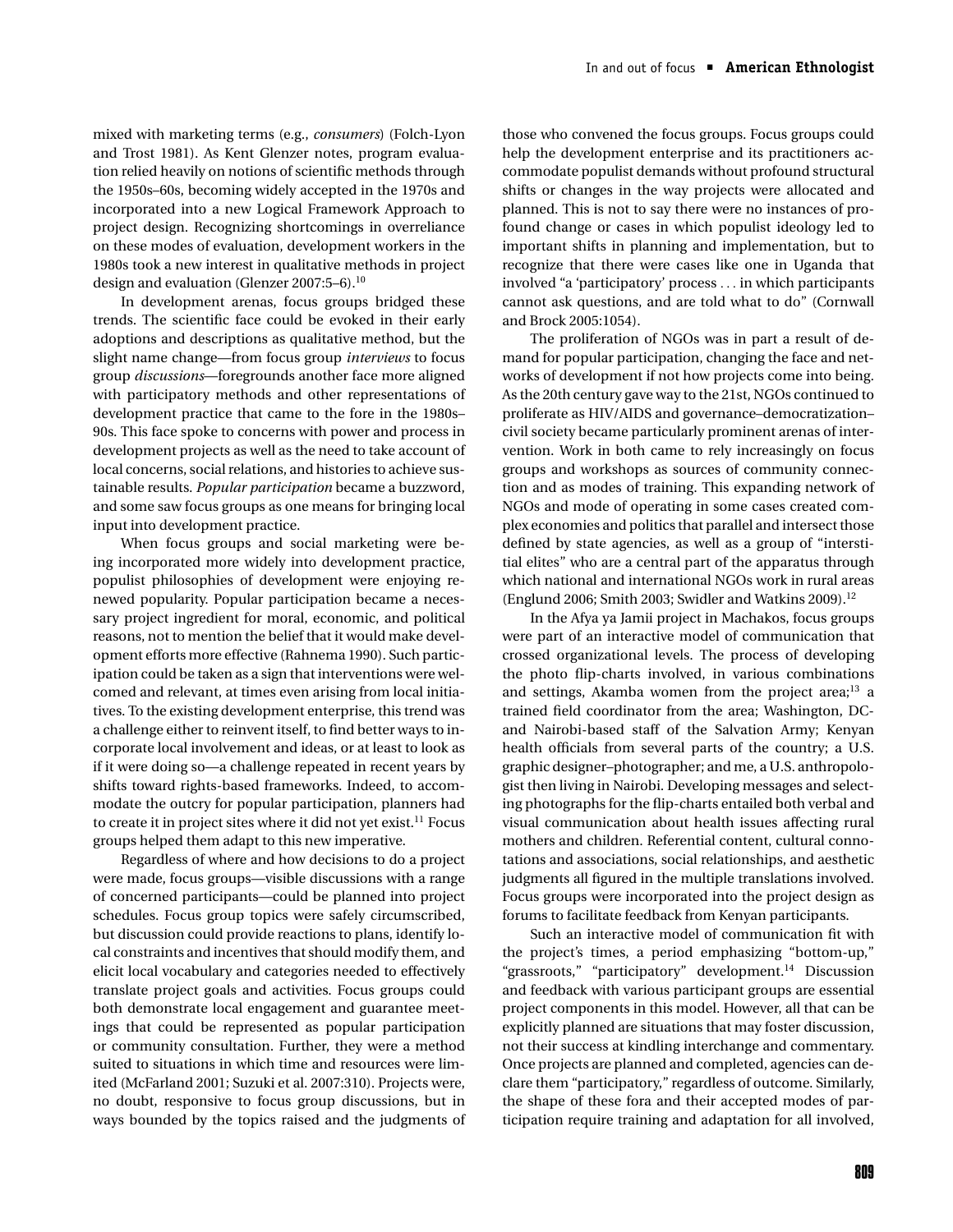perhaps restricting the kinds of discussion produced. At its best, the interactive model may encourage and enable joint project planning, but differences of power, responsibility, and resources—among participants from different development spheres and within project communities continue to influence and constrain even projects that seem most participatory on paper. Projects that consistently realize the participation promoted in grassroots ideology are rare. Those that may approach it depend on commitment among all participants to create communicative contexts that work.

Such communicative contexts are often nodes where actors from different development domains come together. As such, they may, indeed, have to be created, or at least shaped to accommodate circumstances and participants' respective communicative conventions. This also makes them potential sites or occasions around which short-term, episodic brokerage relations cluster, a feature in many development projects.<sup>15</sup> Focus groups are a research method, a way to produce information by serving as communicative nodes. As a qualitative method relying on conversational interaction, however, they are susceptible to other representations and may serve other purposes for people involved. They can appeal to several constituencies—even ones that seem contradictory—depending on whether their scientific origins and controls are emphasized or their openended, interactive nature. Focus groups are not just interactive, however; they involve intersubjective construction of the very context of communication—participants are also negotiating the languages, genres, and understandings of communication that allow focus group discussions to take place. This may only become evident when the context breaks down (Duranti and Goodwin 1992; Fabian 1979).

## **Focus groups as communicative contexts**

How does such a broad interactive model of communication take shape in particular settings and events, and how might the genealogical roots of focus groups influence communicative assumptions and relations that shape their knowledge production and role in development practice? Despite variations on the name, the generic definition of a focus group has remained roughly the same in articles that span several decades and address both marketing research and development applications. "A focus group consists of a discussion about a topic of particular interest to a client organization among eight to ten people led by a trained moderator. The participants in the group have some common characteristics that relate to the topic discussed in the group" (Greenbaum 1988:10).<sup>16</sup> In development practice and ethnography alike, however, this clear, explicit definition comes to embody several ambiguities.

As communicative contexts, focus groups entail three specific roles: invited participants, moderator, and observer(s).<sup>17</sup> A fourth role—identified in the methodological literature as the client, the researcher, or (more obliquely) the investigation—defines the topics. In marketing research, client and observer(s) can overlap. The elaboration of observer arrangements in marketing focus groups reflects this conjunction; facilities now typically have "back rooms," where up to a dozen observers watch focus groups through a one-way mirror, often while enjoying elaborate refreshments. All these social roles, however, map onto communicative roles in complex ways that shift over the focus group session, with different participants potentially acting as speaker, formulator, author, sponsor, addressee, hearer, target, and so on, in different exchanges (Goffman 1979; Hanks 1996; Irvine 1996).

The question of who the client is in development focus groups strikes an ambiguity at the heart of the development enterprise. For whose benefit are focus groups conducted and who depends on whom—do the agencies, ministries, experts, and development personnel depend on the communities with whom (and presumably for whom) they implement projects, or is the reverse the case? Discussion topics in development focus groups are usually defined by the implementers (who do not necessarily attend the focus groups), yet the communities give them shape and substance. For much ethnographic research, the focus group formula seems oddly formal, particularly the separate observer role. One might expect the ethnographic researcher to moderate, though focus groups might also be run by someone participants would perceive as a peer.

Marketing literature is clear that focus group participant structure incorporates hierarchy: "One of the main reasons that focus groups work ... is that the moderator is the *authority figure*" (Greenbaum 1993:53). Focus group manuals capture a more ambiguous recognition of this in development: "The moderator is *in control* of the session ... He or she will ... encourage a lively and *natural* group discussion" (Dawson et al. 1992:44, emphasis added). A recent article describes this control as "the delicate balance between encouraging participants to talk and coercing or pressuring them to contribute to the conversation" (Suzuki et al. 2007:310). To the extent that focus groups are intended as forums for local participation, then, those involved must work against this inherent hierarchy and be sensitive to power structures both within and beyond the focus group, including the sources of authority and legitimacy associated with particular focus groups and sponsors.<sup>18</sup> Similar issues have long been recognized in ethnographic research, which Johannes Fabian once described as "communication in a field of power relations" (1998:56).<sup>19</sup>

Focus groups also rest on two assumptions about conversation in small groups that help determine the invited participants: People will talk more freely in a small group if they recognize shared experiences, interests, or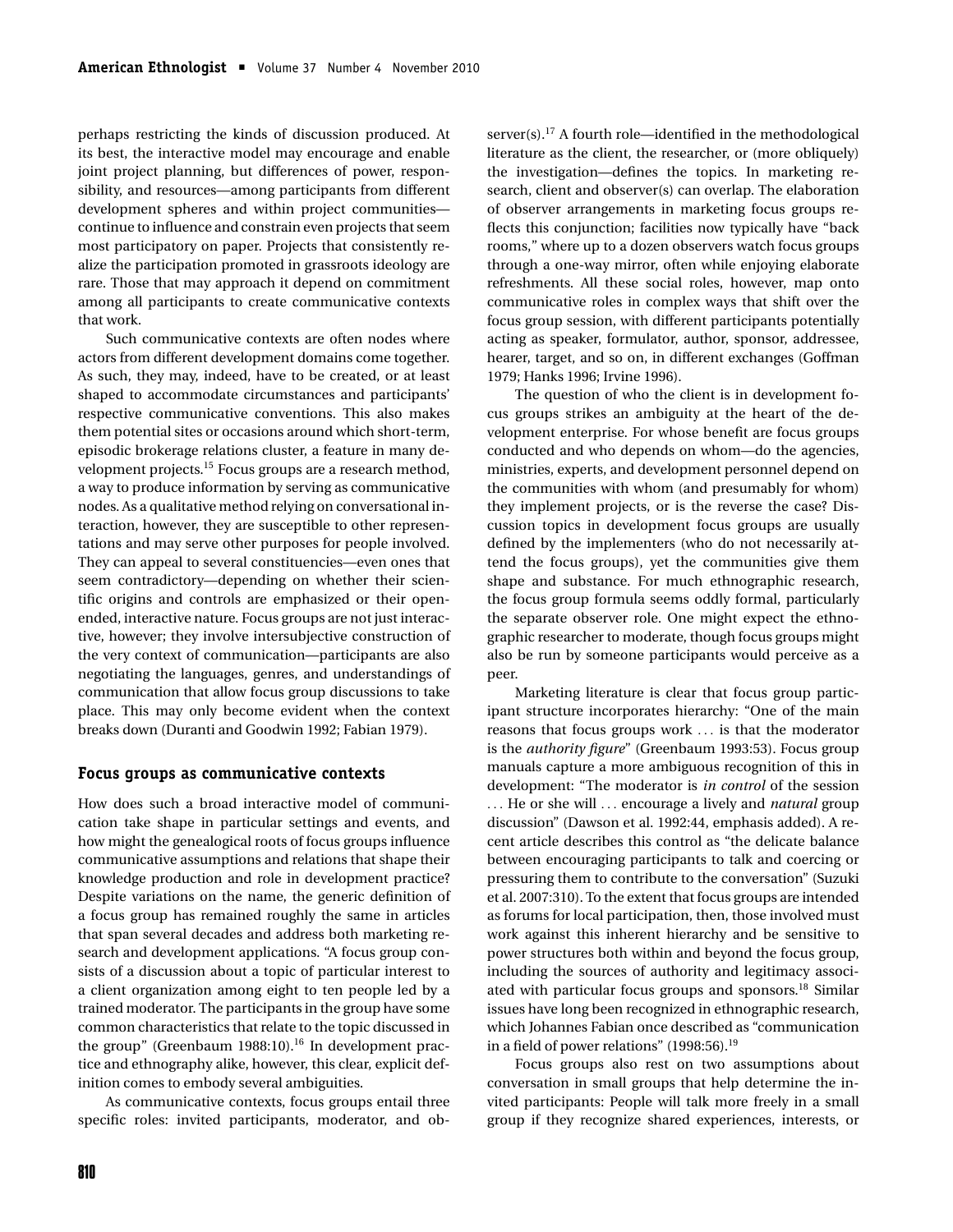problems; and people will talk more readily with strangers than with people they know. Following the first assumption, organizers select a shared characteristic related to the focus group topic to identify appropriate and representative participants; gender is often held constant too. Yet in both development settings and ethnographic research, focus group participants in a small project area may know each other in multiplex ways. Participants may appear homogeneous with respect to focus-group-relevant characteristics, but other relations are not filtered out.<sup>20</sup> The second assumption simply cannot be generalized cross-culturally, and one also might wonder when and where it holds in U.S. contexts other than focus groups.

The ideal these focus group guidelines and assumptions seek to achieve is a kind of communicative democracy in which all participants can and should speak equally and the topic at hand is open for all to discuss, neutralizing constraints of power, status, or propriety. Analysis of focus groups may help highlight discursive limitations and differences in knowledge and attitudes that depart from that ideal, but focus groups tend to be treated as bounded events in which relations do not extend beyond the occasion. Ethnographic uses of focus groups would, instead, assume that differences of power, expertise, and social relations are intrinsic to knowledge production and seek to understand how focus group interactions are implicated and how they relate to other settings and relations, drawing out what Judith Irvine calls "diachronic contextualization" (1996:144). Tracing such resonant interdiscursivities is one way that intersubjective understandings and ethnographic interpretation are developed and enriched (Kratz 2009). Further, understandings of such "communicative democracy" or other ideals for communicative interaction and participation are themselves issues for ethnographic exploration, rather than something to be assumed.

To the extent that focus groups also count as popular participation, invited participants are representative in a political sense too. That may be particularly relevant within the community, influencing those who attend focus groups and the discussion that takes place. "Local status hierarchies may cause a certain degree of self-selection into groups, favouring higher status (possibly richer, more of an opinion leader) as opposed to lower status participants" (Yach 1992:607). And it would not be surprising if focus groups were sometimes regarded like the training workshops Smith describes in Nigeria: "Opportunities to travel to and participate in training workshops are significant perks controlled and allocated by project officers" (2003:710). Seemingly scientific constants and control in focus groups are almost invariably fudged.

Group dynamics are recognized as the yeast that makes focus groups work, the problem that can render them worthless, and an important source of information for interpreting what is said. Health researchers have drawn psychological and therapeutic parallels, comparing focus group discussion to activation of "memories, feelings, and experiences ... similar to the process of free association" (Folch-Lyon and Trost 1981:445), and sociologist Morgan makes this aspect central to his focus group definition: "a research technique that collects data through group interaction on a topic determined by the researcher" (2002:141). Yet prescribed management tips typically center on those who are problem participants relative to the ideal communicative democracy, who are either too silent or too dominant. Needless to say, conversational dynamics unfold according to varied cultural and communicative conventions, and the meanings of gestures, eye contact, turn interaction, and so on, are not universal. $21$  Beyond focus group management, analysis of focus group transcripts usually pays little attention to interaction and centers, instead, on thematic content and individual quotes (known as "verbatims") (Kitzinger 1994:104).

More striking, however, "group dynamics" are framed in consonance with focus groups' experimental and marketing uses: Group dynamics are discussed as if they occur only among the invited participants, exclusive of the moderator–researcher. Separate consideration is given to the corresponding issue of "moderator bias," reinforcing the division between those who oversee focus groups and those invited to participate. This diminishes the possibility of consistently or critically considering social dynamics in a larger sense—moderator and researcher relations with community members, how individuals became participants, what input and involvements they and others might have in the larger project process, and its general "cartography of power and knowledge" (Watts 1993:265). Group dynamics and moderator bias are also assessed relative to the focus group's designated topics, setting parameters for what will be heard and emphasized, which debates should be foreclosed and encouraged. Yet the focus group question guide may not recognize other kinds of significance the ostensible topic may hold, how the order and arrangement of speakers may shape the discussion's outcomes, or issues of freedom and constraint in discussing various topics (Brenneis and Myers 1984).<sup>22</sup> Those questions can only be interpreted relative to the different cultural and communicative conventions at play in focus groups, but they identify important parameters shaping the production of knowledge.

As focus groups have become more common and ubiquitous in the social sciences and elsewhere, researchers have begun to develop and consider variations in their use, patterns, problems, and possibilities. Prescriptions in methodological literature often differ from this more varied practice, and recent trends in marketing have shown some growing dissatisfaction with focus groups because of problems related to quality of responses, "professional" focus group participants, declining depth of discussion, and increasing use of direct questions (Stewart et al. 2007:xi;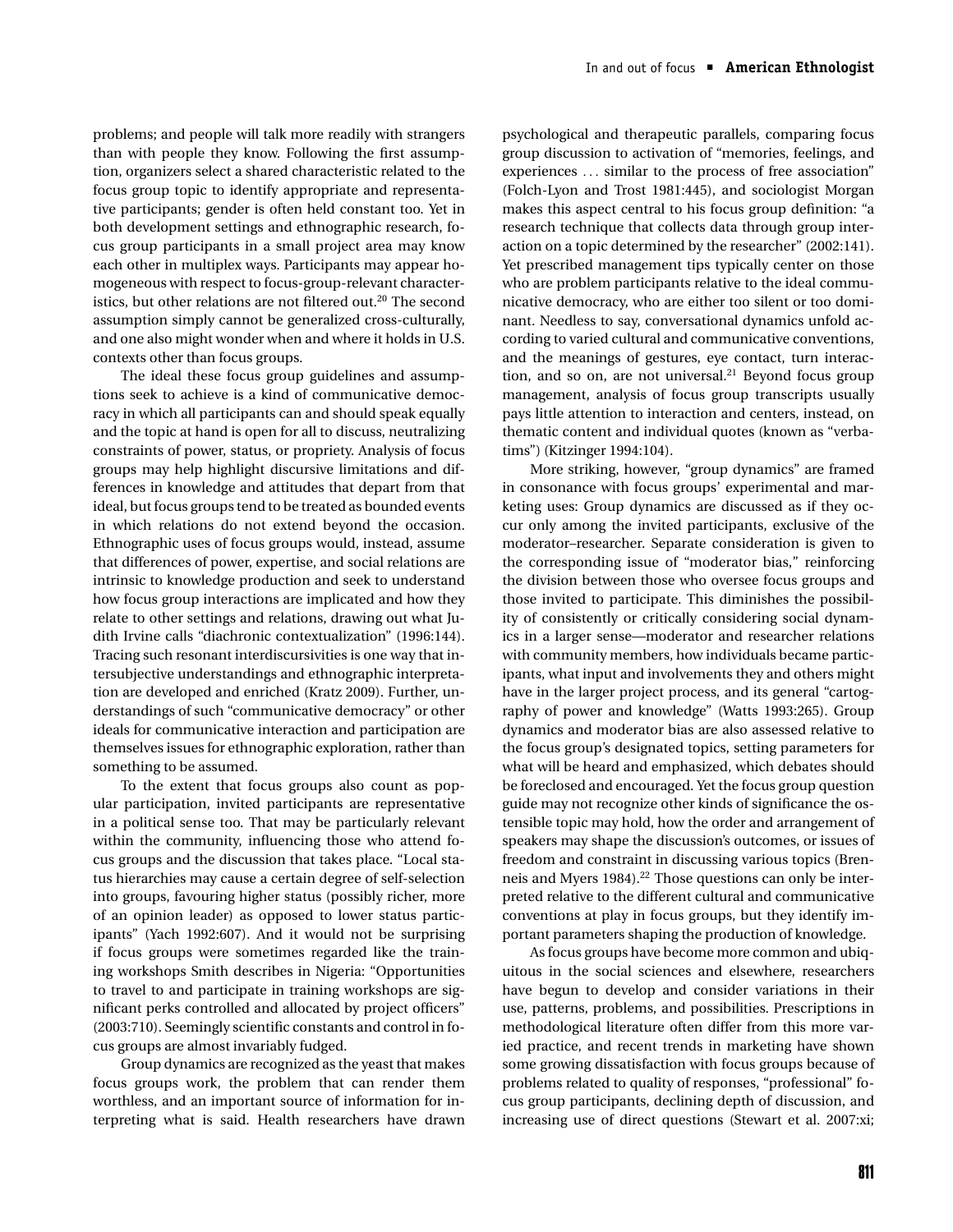Taylor 2001; Wellner 2003:11–12). In response, some marketing researchers have adopted more "natural" settings and conversational cohorts or sought ways to incorporate ethnographic approaches.

The preceding discussion has dealt largely with methodological literature on focus groups as it relates to representations and ideologies of development and to ethnographic encounters and knowledge production. It does not do justice to experienced development practitioners and participants who skillfully maneuver a range of communicative conventions with sensitivity to these issues.<sup>23</sup> To illustrate and develop these points and discuss communicative aspects of focus groups in development and knowledge production that escape these representations and ideologies, I turn now to the Afya ya Jamii project in Machakos.

# **Focus groups in Machakos: The Afya ya Jamii project**

The Afya ya Jamii project began in Machakos, Kenya, in 1985 as part of a four-country pilot program implemented through the Salvation Army World Service Office (SAWSO), the development arm of the Salvation Army. Funded by US-AID's Child Survival Initiative (CSI), the program tested the feasibility of using existing women's groups for communitylevel promotion of interventions to improve child health.<sup>24</sup> The pilot projects were intended to develop a model that could be replicated worldwide. The Salvation Army women's groups, known as Home Leagues, were the infrastructure on which the Machakos project built. Images and messages on the educational flip-charts developed through the project were evaluated and modified to best suit their immediate use in Machakos, but possible wider use was occasionally raised. The Salvation Army's territorial headquarters envisioned similar projects elsewhere in Kenya.<sup>25</sup>

To strengthen the knowledge, skills, and attitudes of Salvation Army staff, USAID funded a Child Survival coordinator position, based at SAWSO's office in Washington, DC. The coordinator helped plan, implement, and evaluate the four projects, visiting each biannually for six to eight weeks at a time and communicating with project personnel while out of the country, with time between trips spent at the Washington home office. An experienced Kenyan nursemidwife and health educator from the project area was field coordinator in Machakos.

The project used a "mother-to-mother" approach. Trained women's group leaders would train women's group members, who, in turn, would make home visits to teach mothers about improved child health and nutrition. One primary point of project intervention, then, was training women's group leaders in a three-week course in child health counseling. Portable educational materials were developed to supplement the training course and help women retain and effectively transmit standardized, technically correct information about the Child Survival interventions. That is where the photo flip-charts came in. Separate flipcharts were to be developed for each intervention, with eight units planned in all.<sup>26</sup> Initially developed in English, the final products were produced in Kiswahili.

A prototype unit on oral rehydration was completed in 1988 with technical assistance from a centrally funded U.S. graphic designer–artist. Other units were based on the content, style, techniques, and process employed in producing this model, including use of focus groups to pretest each flip-chart as it was developed. I was the focus group observer and translator for the prototype and later took over local evaluations, revision, and production of the next two units when the Child Survival coordinator took another job. The general process for developing each flipchart included the following steps: (1) hold an initial focus group with technical advisors to evaluate draft messages and images; $27$  (2) revise as needed, translate messages into Kiswahili and check translation; (3) hold a focus group with Home League leaders to evaluate revised, translated messages and images; (4) revise as needed; $^{28}$  (5) produce flipcharts in Nairobi. Focus groups took place at community centers in or near Machakos town and were tape-recorded. I acted as moderator for the technical groups, and the project field coordinator attended as a participant and her assistant as observer–note taker. The coordinator led Home League leaders' focus groups, which I attended as observer–note taker. The two kinds of focus groups considered similar questions but in different orders. Technical advisors heard and commented on written–verbal messages and then considered associated photographs. Home League leaders first discussed photos and then messages.

This outline of the general process already suggests implicit distinctions in the kinds of knowledge involved in developing the flip-charts and sought in the focus groups. "Technical knowledge" originated in international guidelines for child health practice, but Kenyan health workers and educators reviewed how it was presented and provided examples appropriate to the particular setting (e.g., local foods that met nutritional guidelines). Technical knowledge set the parameters for content; "local knowledge" was intended to adapt the content but not to alter the basic guidelines. The Washington head office had to verify fidelity to the guidelines, which affected the timing of translation and the input from local technical advisors, sometimes in ways that I found puzzling.

It seemed to me, for instance, that initial Kiswahili translation should have preceded the technical advisors' focus group, as participants devoted much attention and expertise to adjusting and changing flip-chart messages written in English. When entire sentences were added, changed, or deleted, perhaps key points could probably have been decided in either language. But nuances covered in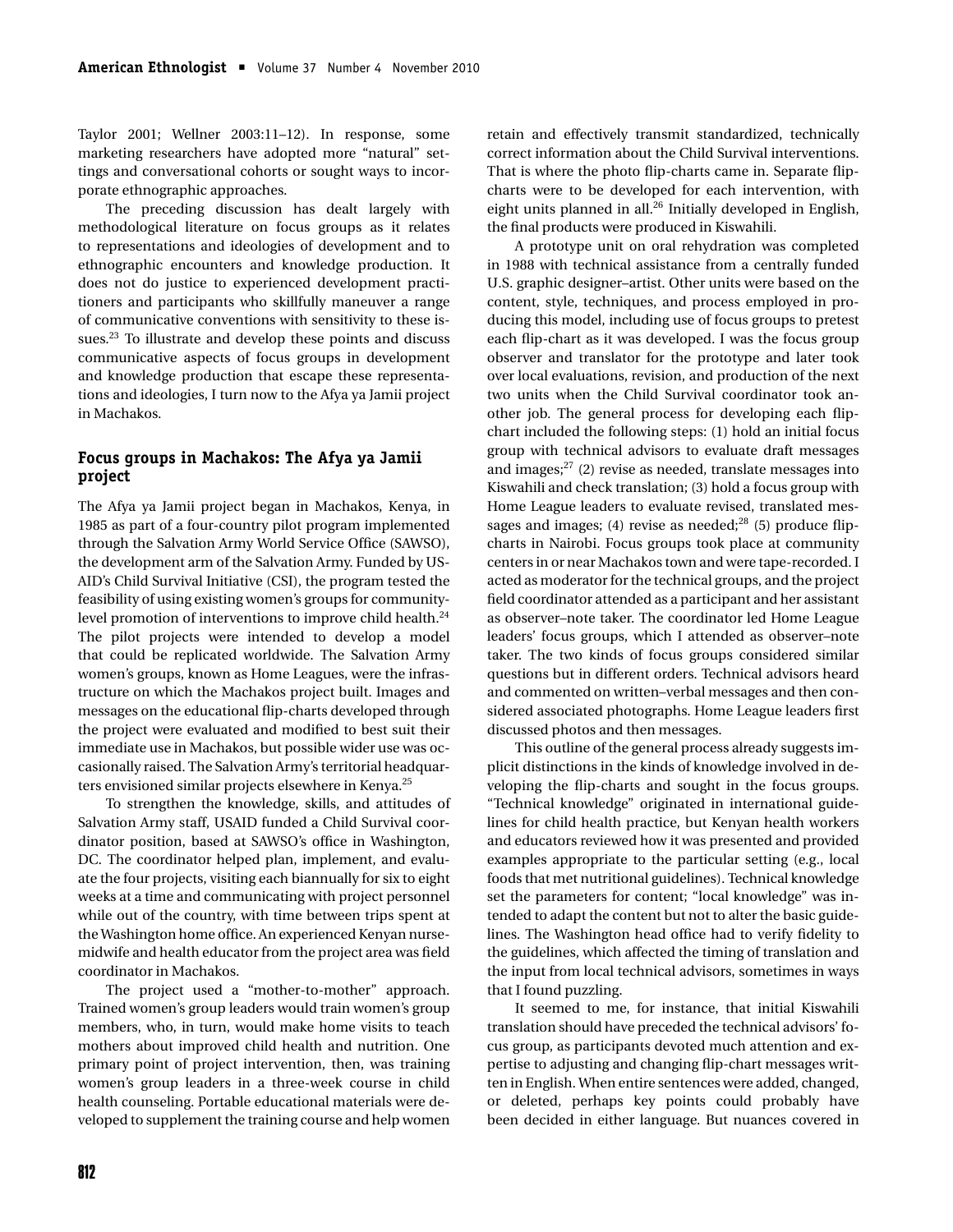discussion about whether to make more specific changes did not always translate. "The right amount of food," for instance, became "chakula cha kutosha"—"enough food," appropriate to the circumstances but not quite the message agreed to by health experts on both sides of the globe. A more effective approach, I felt, would have been to work on nuances most relevant to the final product.

After each focus group, I communicated suggested changes in both messages and photographs to Washington, putting the original draft text and proposed changes side by side. Translation took place only after the technical advisors' focus group, in part to guarantee that message revision did not contradict international health knowledge and practice. Technical advisors' discussion of Kiswahili, rather than English, text might have improved the final version, but close comparison of original and revised texts would then have been opaque to audiences in Washington that needed to document the process and confirm the quality of information and consultation with local experts. Reviewing content changes relative to the latest health knowledge seems perfectly reasonable, but it does mean that feedback was limited to reorganizing what was given, mainly tinkering that adapted it with local examples (tinkering important in bolstering both relevance and a sense of ownership). A suggestion to change dietary discussion to present it in terms of food groups, for instance, was not approved by the head office (cf. Manoff 1985:15–16) nor, in the end, was a unit summary with a panoply of child survival messages on a single page. Washington did, however, heed many other message suggestions, including the reordering of pages and the addition or deletion of some pages. The parameters within which message changes were allowed, however, invoked the larger development enterprise in which the Afya ya Jamii project was set and suggest why a sense of ownership still had to be fostered.

Focus groups with Home League leaders also sought local knowledge but at an even more specific cultural level. All technical advisors were Kenyan and lived in Machakos, but they did not all originate from the area. Home League leaders would actually use the flip-charts, so their feedback on messages mainly focused on ensuring they were clear and unambiguous. The reversed order of flip-chart review in technical and Home League focus groups, though, suggested that Home League leaders also held particular visual local knowledge important for creating effective educational tools. Feedback on photographs was heeded in virtually every case, whichever focus group it came from. The head office in Washington ceded that expertise to local participants. Who better to judge whether images shown looked like local mothers and situations or assess whether they could communicate the associated messages locally?<sup>29</sup>

Definitions and terminology in the literature on focus groups portray a standardized, replicable procedure and event, but focus groups vary both in "group dynamics" and in the actual forms that discussion takes, even in a single project like the one I describe. This flexibility is a strength, making focus groups adaptable to many situations; it also enables protean claims about them. In Machakos, for instance, the technical advisors' focus groups often had the feel of a committee meeting, sometimes mixed-gender, conducted in English, with participants commonly managing their own discussion to encourage equal participation:

M: [to B] You have talked a lot.

A: She is thinking about it. [laughter] Now you have thought so much. And you have the best idea.

B: I am just digesting what we are discussing.

A: Digesting?

B: Mm. Na mnaonaje? [And what do you (pl.) think?]

C: [to another woman who has not yet commented] The final conclusion is for you now.

D: And if I say the opposite and it delays then?

C: No, it's better that way because you know we are learning through that way you are seeing it—see it. I think that is the idea, you know.30

The focus groups for Home League leaders, by contrast, were more like classroom sessions.<sup>31</sup> Conducted in Kiswahili, they consisted of short turns that alternated between the field coordinator and others, including some unison responses. The coordinator usually repeated responses and called on people (often by name) to encourage equal participation (Figures 1 and 2):

FC: OK, we're on the fourth picture. You're used to it now, you simply tell [??] the way you can see this picture showing [something].

L: [soft and hard to hear] ... I see the mother giving the child food.

FC: You see the mother is giving the child food. And where is the food—in what?

All: In a bowl.

FC: Who else [has a response]?

A: The mother is nursing.

FC: The mother is nursing in the upper picture. Mrs. ... [what do] you see?

B: I see the mother is sitting.

FC: He?

B: I see the mother is sitting. She has—it's like she is giving her child food.

FC: Which mother is sitting?

B: The mother at the top.<sup>32</sup>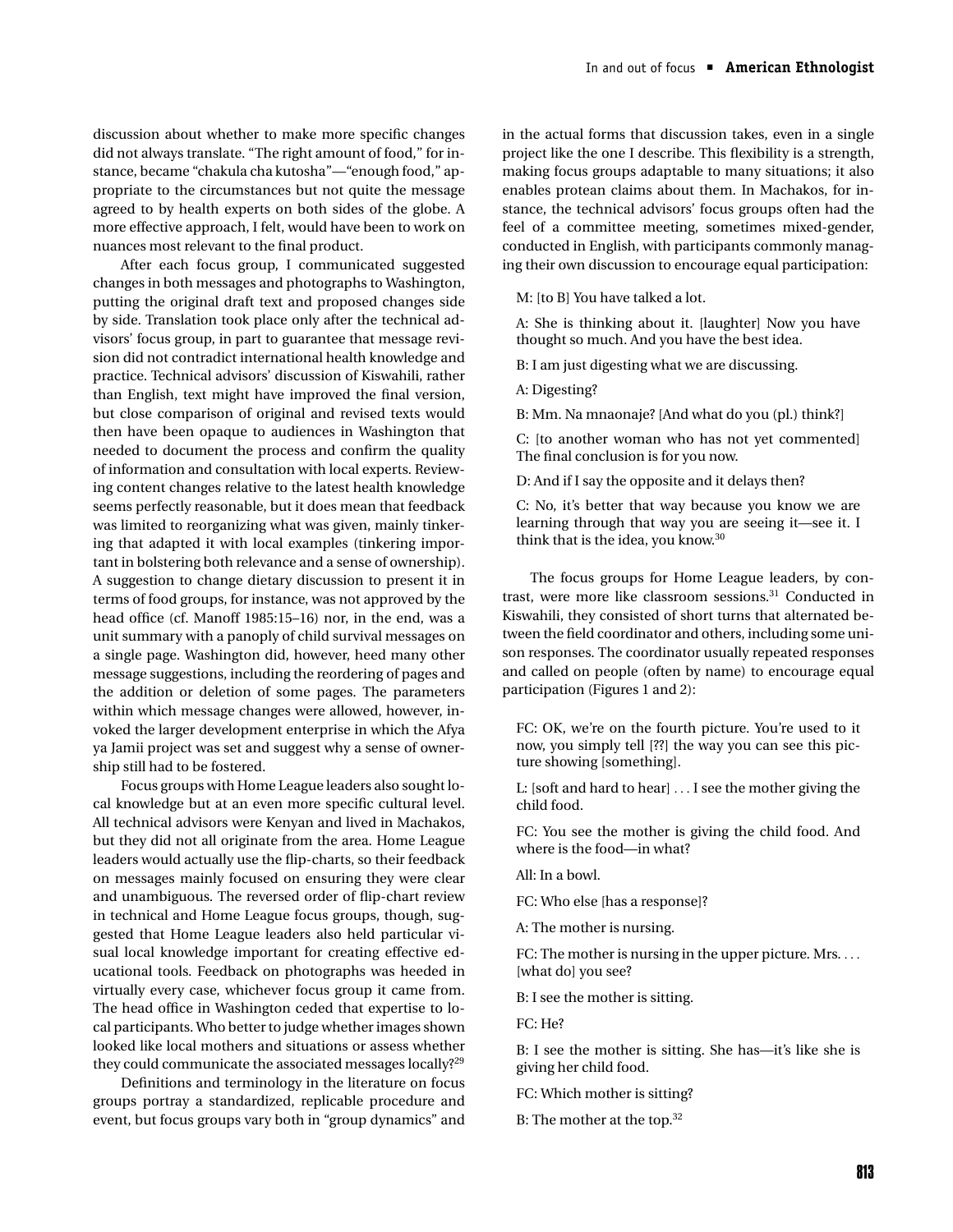

Figure 1. This page is from the completed flip-chart unit about weaning. It includes a small image at the top showing the same woman breastfeeding her child to underline the importance of continuing to breastfeed while weaning. Photo by Corinne A. Kratz.

Status differences, hierarchical relations, and uncertainty about relations and interactions emerged in the focus groups in multiple ways and along several dimensions, some inherent to the focus group situation. Part and parcel of development work and ethnographic research alike, recognizing those moments and how they shape interaction is key to understanding how intersubjective knowledge and social relations are both constituted in interaction. Moments of misunderstanding in ethnographic encounters can be particularly revealing of these dimensions though may only be recognized later (Briggs 1986; Fabian 1995; Kratz 2001; West 2007:1–5). Development critiques and calls for grassroots involvement often address links among hierarchy, authority, and power, particularly in control of information, decision making, and resources. The

foundations and effects of such relations can profoundly influence a project's directions, realization, and sustainability, yet these relations are not localized in a single setting. The ways of establishing and enacting hierarchy (or relative equality) in personal interactions, then, are significant, as are the kinds of hierarchy and equality established.

Turn-taking patterns are one way through which to consider these issues. In Home League leaders' focus groups, regular turn alternation between the field coordinator and others present helped socialize participants into desired communicative patterns, but it was also strong guidance and conversational control. Turn-taking patterns simultaneously advertised and maintained project role hierarchies related to such factors as education, experience with the project and with health training, and relative involvement and responsibility for local project planning and decisions. During one focus group, the coordinator addressed me in English between exchanges. This happened when discussion began to turn from simple identification of what could be seen in a photograph to interpreting possible difficulties with the postures and expressions shown.

FC: You see this mother is feeding her child enough food. Elizabeth?

E: That mother is using a spoon ...

FC: She is using a spoon. Grace?

G: Myself, I don't know—I don't know how the mother is sitting? [laughter]

FC: Now you see she is sitting ...

G: Myself, I see that she is sitting so that she is falling over. I don't know ... ee. I don't know if she is sitting on her legs.

#### $2 - 4$

WALISHE WATOTO WADOGO KWA MARA NYINGI

Watoto wadogo wana tumbo dogo. Kwa hivyo wanahitaji kulishwa vyakula kidogo kidogo mara nyingi kila siku, mbali na maziwa ya mama. Endelea kumnyonyesha mtoto.

Walishe watoto wadogo wa miezi 4 hadi 6 uji bora, matunda, na vyakula vingine nyororo kila wakati wanapotaka, zaidi ya mara nne kwa kila siku. Kumbuka ni vizuri kuwapatia watoto maji ya matunda au matunda yaliyopondapondwa katikati ya chakula kingine.

Walishe watoto wadogo wa miezi 6 hadi 12 vyakula vilevile, lakini wapatie mara nyingi zaidi. Wapatie kila wanapotaka, zaidi ya mara sita kwa kila siku.

**Figure 2.** When the image in Figure 1 faced outward to those participating in a training session, the back of the flip-chart faced the group leader, showing this message stressing the importance of giving a child repeated small feedings during weaning. Photo by Corinne A. Kratz.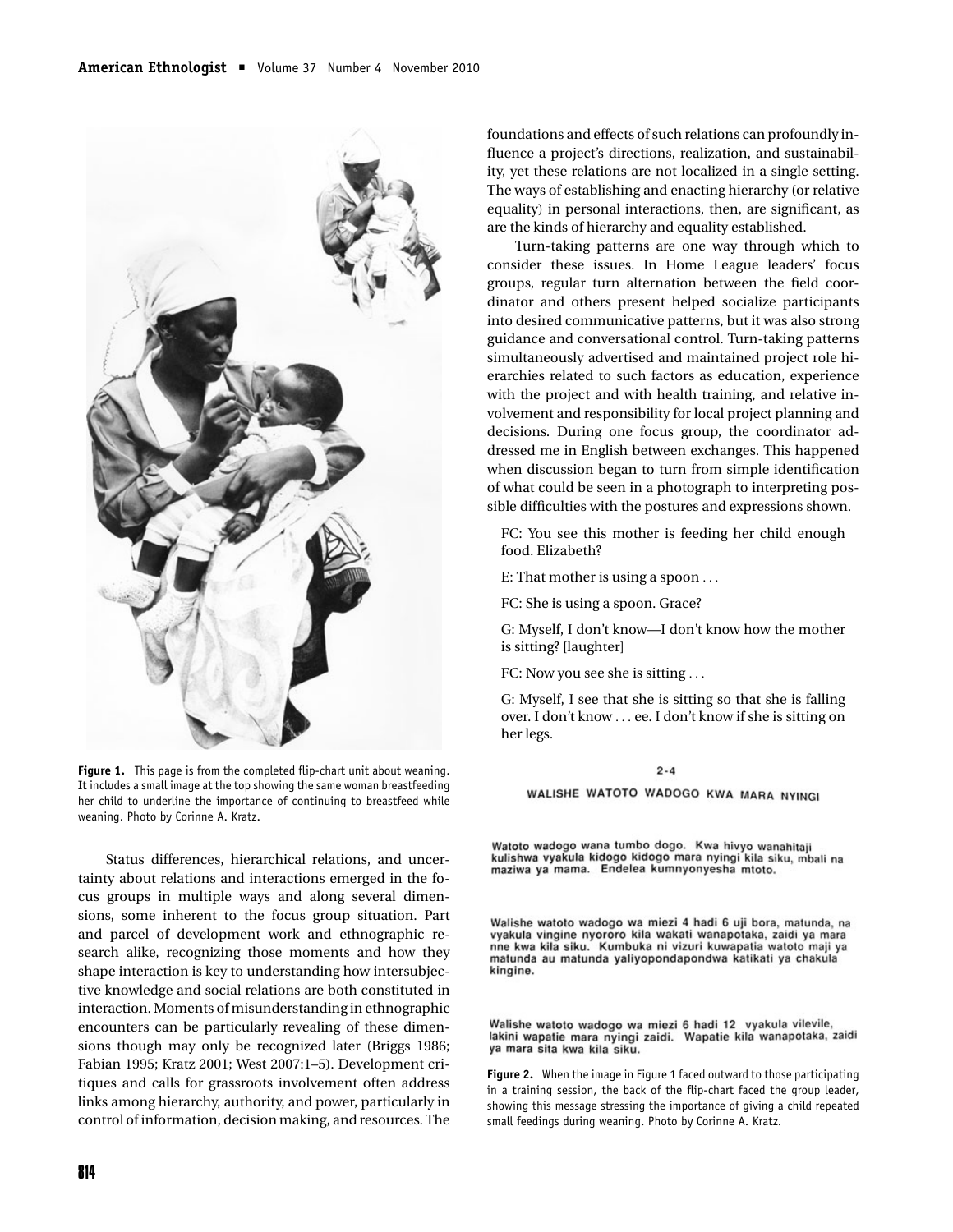FC: In other words, you see the mother ...

G: Ee.

FC: Rose says that this mother is not sitting well. [in English] Yes?

C: This child seems as if he is refusing food because ... the child is not sitting well ...

FC: OK. It seems that this child—it is like he is refusing food because he is not sitting as a child should sit while—while eating. How should a child sit while eating?

All: Well.

FC: Well in what way?

D: It seems ... . isn't eating food.

FC: ... . eating food.

E: She is looking at the child as if ...

FC: Hm mm. [to CK in English] I hope you are taking notes.<sup>33</sup>

Given the disparity of status between the field coordinator leading the focus group and the others, the woman who initiated that shift framed her comment with hedges and hesitation ("I don't know—I don't know how the mother is sitting"). Her comment elicited laughter, group recognition of the shift, and turn to critique.

The coordinator called my attention to this obliquely when she switched to English, ostensibly reminding me to take notes. Her comment may, indeed, have been meant to enhance the notes, but it also signaled that she and I were paying attention to similar things, allied in seeking to improve draft flip-charts and enhance local image relevance. The switch to English, then, was many things at once. It was an aside that indexed the coordinator's influential local status and involvement with Nairobi visitors from headquarters. At the same time, it was a conversational assertion of egalitarian, cooperative relations with me. Finally, it was a gentle pointer to the dynamics of knowledge and authority in development projects. The coordinator knew what was happening was important, but did the expatriate visitor– observer recognize it? Though I opened the focus groups in Kiswahili, the coordinator may still have doubted that I could follow the meeting in that language. Her English comment was also a probe, an attempt to convey what may have been her more acute perceptions to someone sent to manage the focus groups but who may not have understood.<sup>34</sup>

Status differences within the technical advisors' focus groups were more subtle. As noted, speakers in these focus groups took longer turns, developing points in relation to other comments, and turn taking was less overtly regulated and more self-selecting. Nonetheless, status differences emerged at similar pivotal moments and included

similar uncertainties about my role and understanding of the situation. A prolonged discussion of images for the summary page of the breast-feeding flip-chart provides one example. Debate centered on whether child survival issues from other units should be added as well. Leading the focus group, I asked whether the summary should relate to that unit alone, eliciting several lengthy explanations in favor of combining multiple messages in the summary page. With clear consensus among the advisors, I felt I could articulate their preferences and reasons to SAWSO in Washington and said "OK," indicating that we could move on.

At that point, however, a tutor at Machakos Training College asked what I had in mind, foregrounding the situation's social differences in what might be seen as a challenge. He assumed that, as an outside focus group leader connected to the project's home office, I had unspoken preferences and ideas. Given my position, he might also have assumed those notions carried weight in final decisions. But his comment can also be read as an invitation to participate, especially in conjunction with his next remark: "Yeah, but you know it is a discussion and you can have even a better idea, then, you know when you talk, we can collect one another and then we see the point of it. Thus, to me I'm seeing it that way. He is seeing it that way. So maybe we can discuss and then see how is the final." This comment elaborates participatory ideology. In effect, the speaker attempts to level status differences that momentarily emerged to prominence, to prevent potential rupture in situational framing (Goffman 1974). Yet he is also recognizing and renegotiating situational relations of power, authority, and knowledge. Drawing me further into discussion would seem to make decisions more collaborative; the assumed hidden agenda would be open for debate, at least in part.

These brief excerpts suggest the diverse ways that status differences and hierarchies inherent in the focus group situation emerge and the subtle communicative negotiation of authority that may go on, shaping interaction and knowledge production. Such negotiations reach beyond the specific situation, representing intersections and translations among notions about communicative situations, forms of knowledge, and those involved in the project.<sup>35</sup> Many people took part in Afya ya Jamii in various ways, each with images and ideas about the other participants and about the women in Machakos that the project could benefit (including self-images). Flip-chart photographs gave some of those notions specific visual form and catalyzed their articulation in focus group discussion. Because the project focus was child survival, the women in the photos were automatically and primarily envisioned as mothers. Discussion of the babies that were pictured was mostly confined to whether their ages fit associated messages and whether they looked healthy, sick, or malnourished. Discussion about the mothers that were shown, however, included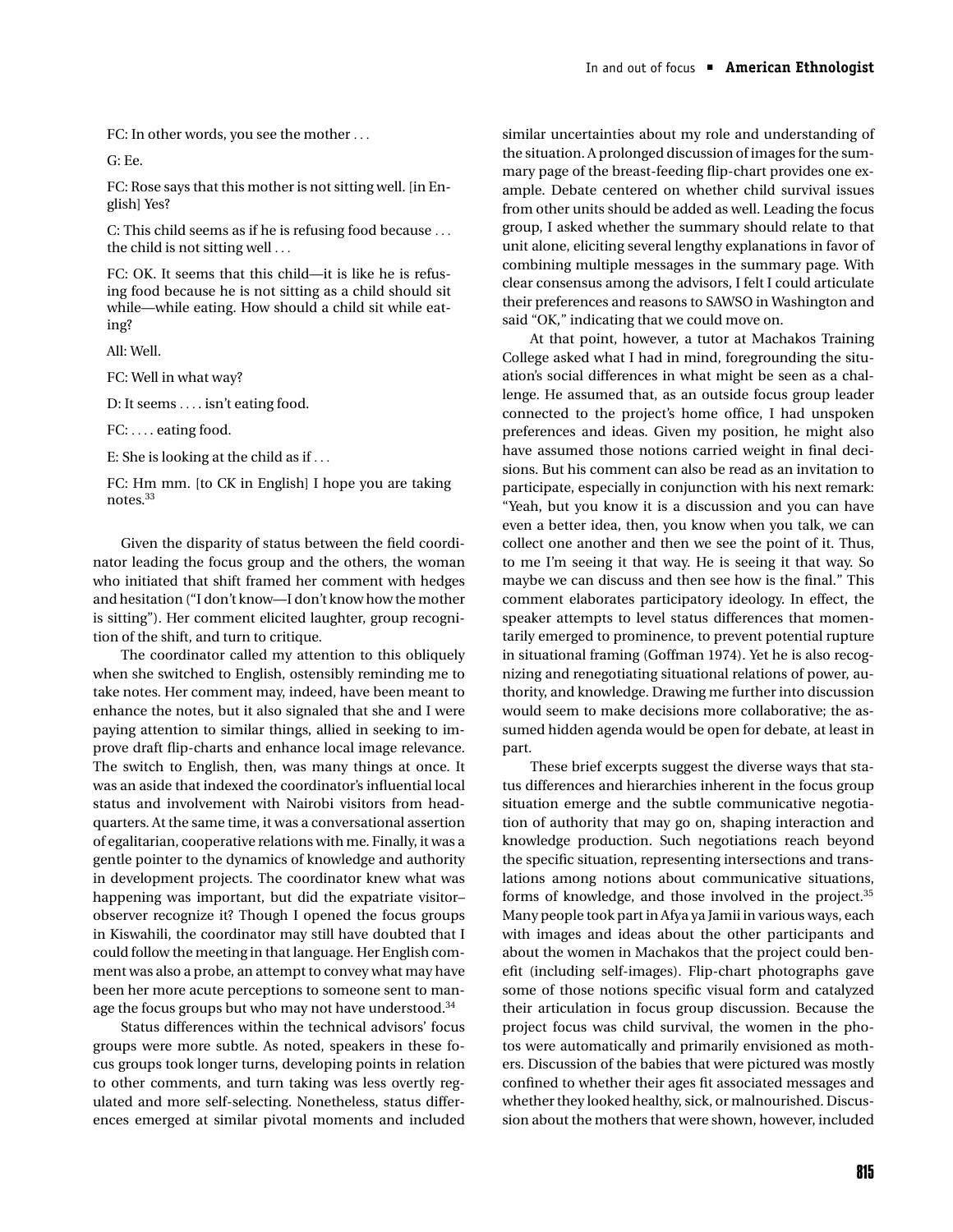comments about and evaluations of their attire and elaborated types of women and situations that mothers handle.

The photographic discussions show how interpretations and evaluations emerged through interaction and exchange, drawing on, re-creating, and debating shared knowledge of visual indexes or material signs. Comments on photographs brought particular aspects in and out of focus quite literally, drawing attention to details of posture, dress, associated objects, acts, and expressions. Ethnographers also seek to learn about and interpret the implicit cultural knowledge conveyed in such associations, though typically through a combination of participant-observation, informal discussion, and interviews that identifies a wider range of patterns and variations.

As in the final flip-charts, the images in the draft pasteups for focus groups showed human figures in outline and removed details of house compounds, rooms, and other contextualizing features. Routine practice in development education and training, using outlines of photographed figures (sometimes called "block-outs") aims to minimize distraction, compelling viewers to focus on people and activities in the central message (Brouwer 1995:17; Houts et al. 2006).36 By eliminating background context, block-outs narrow possible indexical associations, working against the openness and unpredictability that allow photographs to be interpreted in diverse ways (Berger 1987; Kratz 1996, 2002:92–97, 213–218; Pinney and Peterson 2003:3–4, 6–7). Limiting photographic associations and narratives limited the topics and knowledge that might be articulated in focus group discussions as well, along with chance comments and discoveries that might lead to ethnographic insights.

Photographs were interpreted in quite specific ways by focus group participants. First, the individuals pictured were seen as types. Photographs were taken of local people (so physical features were not an issue), but they were read not as local pictures (e.g., "That's Rose Nzioka from Kavyuni") but as pictures of the local (e.g., "She's a young Akamba woman").<sup>37</sup> How to signal the desired type and particular site of localness was central in discussion. If women in training sessions saw photographs with which they could identify, organizers assumed, they would better learn and retain health messages.<sup>38</sup> This teaching context aimed at behavior change, so depicted types also became exemplars. They illustrated the right (or wrong) way to care for children, simultaneously conveying implicit moral evaluations about modes of mothering.<sup>39</sup>

Technical advisors and Home League leaders agreed on the primary signs of localness. However, the former concentrated on external signs—dress, utensils, and so forth whereas the latter also characterized the moods and qualities of the women pictured (e.g., clean, peaceful, happy, relaxed, patient). The two groups also identified the type sought in the photographs somewhat differently. Signs of the local were simultaneously signs of economic class and



**Figure 3.** The woman in this image from the completed flip-chart unit on breastfeeding is wearing clothing seen as appropriate for a "typical" mother from the area. The three-legged stool is considered a sign of being at home and of localness. The use of outline photographic figures is intended to enhance focus on the intended message, a technique commonly used in development education and training materials. Photo by Corinne A. Kratz.

occupation. People identified "town women," women "just from the *shamba* (farm)," and mothers of a "middle typeneither really from a town or clearly just from the shamba." Judgments of typicality were based on details of clothing worn by women and their babies: Images showing long sleeves, associated with town dresses or special occasions, a sweater judged to be of higher quality than usual, and fancy or knitted baby blankets were often ruled out in favor of images showing towels or *khanga*s (Figure 3). Technical advisors and Home League leaders alike identified the attire of the "typical" mother as a simple dress with a khanga around the waist and a headscarf. She was to wear rubber thongs or canvas shoes or be barefoot; technical advisers rejected one photograph because it showed fancy shoes. The woman was to sit on the ground or on a low stool. Threelegged Akamba stools were ideal and strongly affirmed by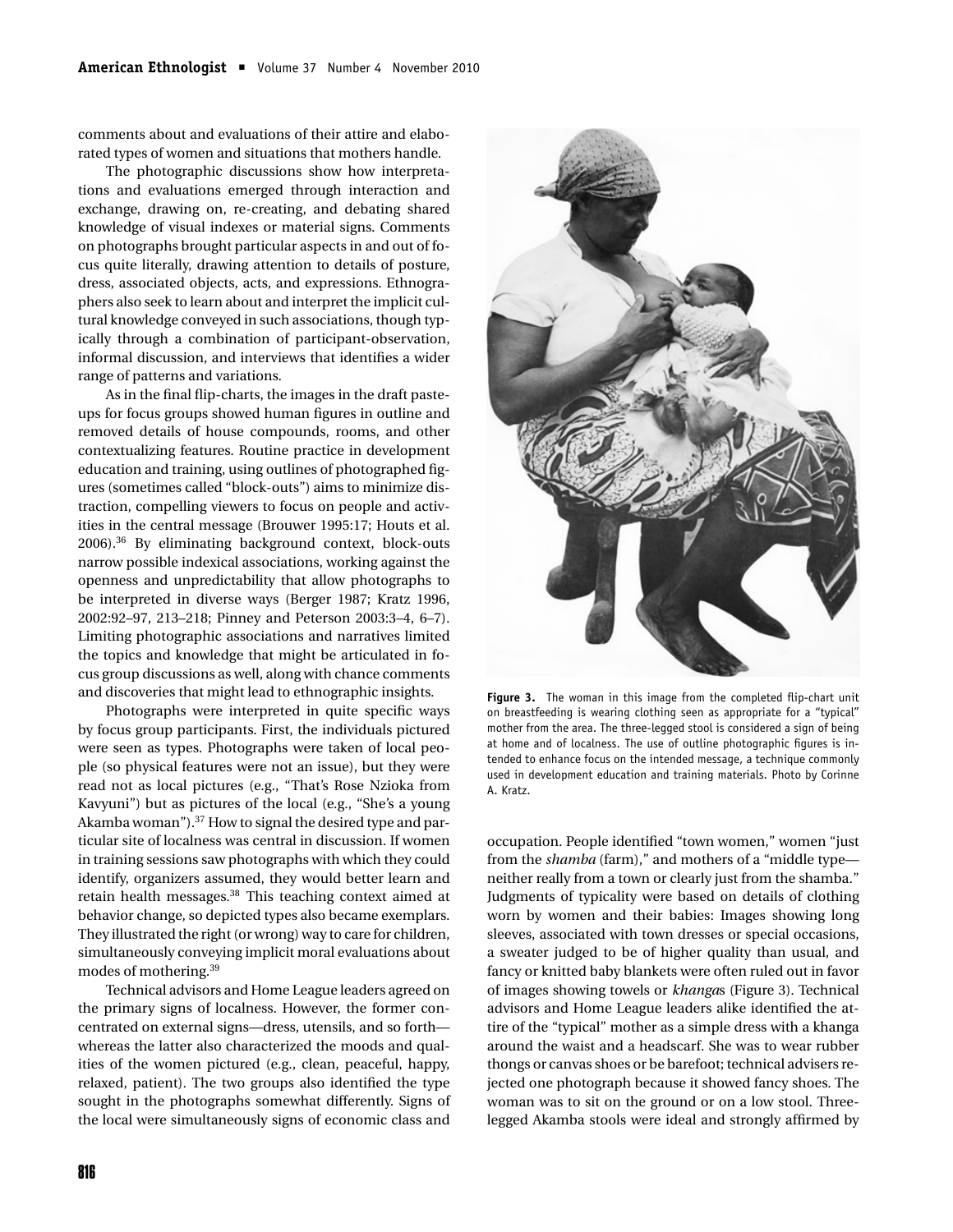Home League leaders as a sign of home—but not as a sign of being backward or unprogressive.

Technical advisors were actually stricter than league leaders about qualities of dress and rejected some pictures because the women looked "too expensive." They even identified the wristwatch in one picture as problematic, though many women in the area did wear watches. All local women photographed wore their own clothes, but some donned clean dresses for the pictures. Technical advisors called the prototype mother image "a typical village woman." Home League leaders, by contrast, identified the prototype image as someone "at home" *(yuko nyumbani)* or someone sitting to feed her baby, having just come from the garden. These labels may illuminate the technical advisors' narrower range of what constituted acceptable attire.

Not "typical village women" themselves (though certainly familiar with the village context), the advisors' imagined type was a lowest common denominator, a generalized stereotype that leveled economic variation and eliminated ambiguous signs like watches. The typical mothers depicted had to be unequivocally local; uncertainties and inconsistencies in visual identity could distract from health messages. In fact, technical advisors themselves probably wore "typical village attire" at home in the evening. The same outfit approved for mothers in the Afya ya Jamii images khanga over dress, headscarf, and rubber thongs—was also the "at home" dress shown in syphilis counseling cards produced for clinics in low-income housing estates in Nairobi (MotherCare 1993).

Home League leaders identified the photographic type in terms of contextual differences, placing mothers shown in a familiar situation but not divesting them of other situations and modes of dress. They were among the women who, project personnel hoped, would see themselves in the pictures. Indeed, their photographic readings suggested the more complex, differentiated character of selfidentification and an internal perspective, and some even imagined the mothers' moods and dispositions. Different aspects and associations were in focus, but, visually, the end product was the same.

The visual cues in the photographs were part of the knowledge and communicative repertoire common to technical advisors, league leaders, and many other Kenyans; objects like three-legged stools and clay cooking pots, along with the women's physical features, helped ground the photographs in Machakos and identify the mothers as Akamba women. Some photographs from the prototype flip-chart illustrate the yawning gaps that can surface between development spheres when such daily knowledge is not shared and communicative assumptions differ.<sup>40</sup> The initial photographs were taken by the U.S. graphic designer who came to Kenya to visit the project area.<sup>41</sup> The most outlandish and hilarious was taken for the weaning flip-chart, a photograph showing a woman cooking for her family and intended to

accompany a message about mashing food from the family pot to feed a young child. The photograph showed an aluminum pot cooking on a low charcoal stove *(jiko)*. Next to the stove was a very well dressed young woman in fancy shoes, stirring the pot with a long wooden spoon from a standing position. Although Americans may stand while they cook, Kenyans using low fires or stoves about a foot high certainly do not.

Choosing flip-chart pictures involved another negotiation of knowledge and communicative conventions, both within focus groups and between local and head offices. Because photos were seen as carrying cultural messages rather than the technical knowledge in verbal messages, their final approval usually rested with technical advisors and Home League leaders in Machakos. Nonetheless, my communications with SAWSO in Washington discussed these decisions and final layouts in a last negotiation of aesthetics. Some Machakos preferences produced pages that seemed "cluttered" to me and to people in Washington. One photograph showing a dog in the foreground is still considered strange by some expatriates involved in the project, but it effectively illustrated problems with baby bottles (the dog was licking a bottle on the ground near a child). $42$  As the timing of the translation had, the approval of this photo crystallized the finished product's dual audiences. The principal goal was to produce materials most effective in the project area (within the available budget). But the materials also had to translate back to the home office and the donor, where polished presentation conventions often set different norms. Educational and training materials are sometimes caught in an aesthetic tension, facing in two directions, when different principles of arrangement and combination may communicate different visual values. Focus groups enabled these differences in visual knowledge to emerge for consideration.

The finished products, flip-charts for the breastfeeding and weaning units, traveled back along the paths that funding, personnel, and consultation followed, duly delivered in Machakos, Nairobi, and Washington, DC.43 If the flip-charts' visual types conveyed somewhat different identities and connotations to participants in the focus groups, they probably evoked still other glosses and associations beyond those groups: someone at home, Akamba woman, typical village woman, rural woman, poor woman, or African woman. Visual details might be read differently, and signs meaningful to viewers in some contexts might be insignificant in other contexts, another trace of the overlapping but disparate—sometimes discordant—knowledge and communicative conventions that characterize the development enterprise and its interrelations.

Focus groups played a number of roles in these negotiations and in the Afya ya Jamii project as a whole. By the time focus groups were held, the Child Survival coordinator and field coordinator had worked together for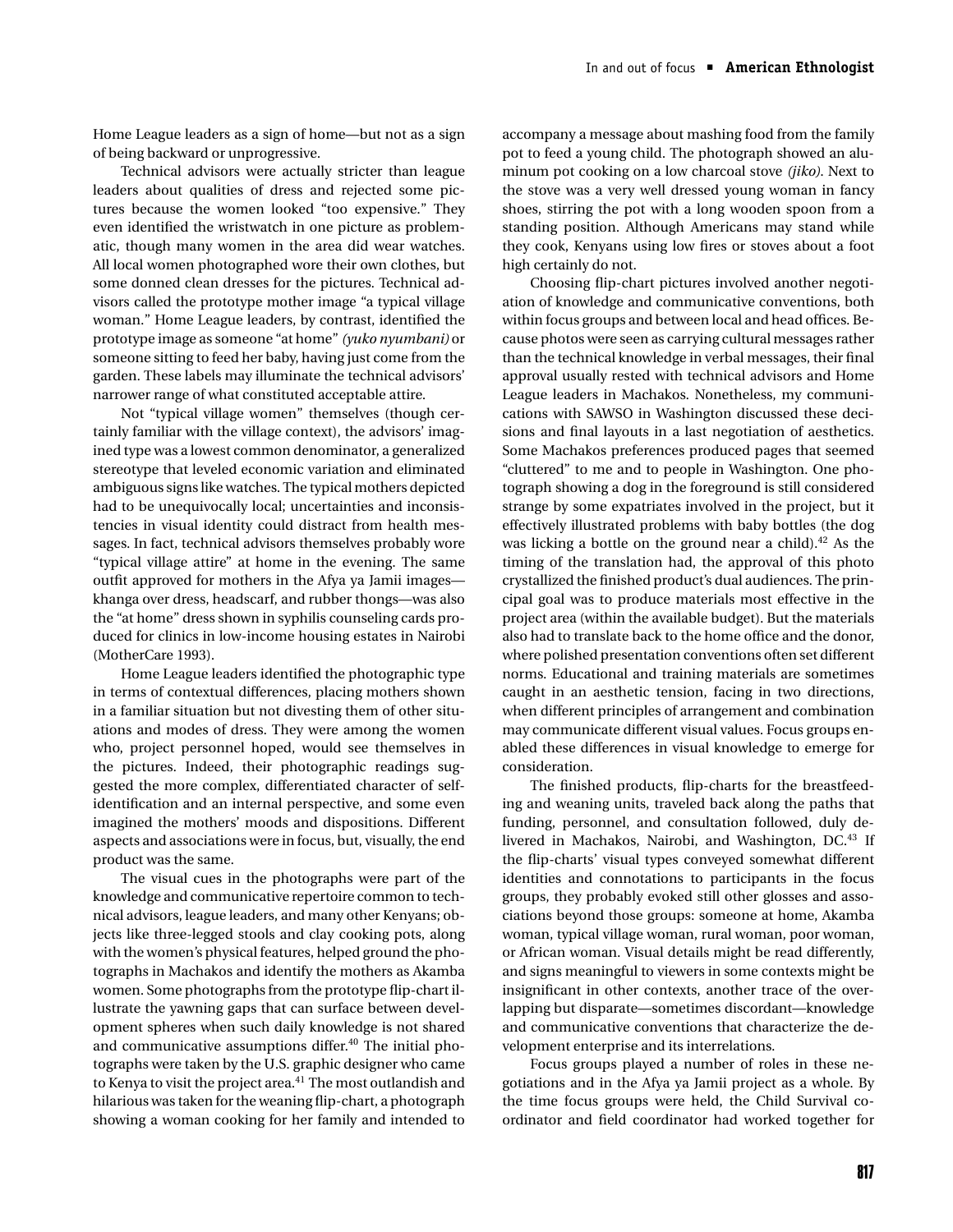months, giving the former a chance to develop a particular sense of child care practice and concerns in the area. Focus groups broadened that engagement, as events intended to increase and signal local participation and "ownership." Local knowledge was sought and produced during this phase, though the range of topics and issues covered was quite circumscribed. What came out of each focus group discussion was a synthesis of comments and reactions that was then conveyed to Washington as a relatively unified "local voice" to be taken into account. The varied forms of technical and Home League leader focus groups, interactional negotiations of status and participation, and discursive development of intersubjective agreement about photographic interpretation or textual details were flattened out in the synthesis, as final negotiations about the flip-charts were set within parameters that allowed "local cultural knowledge" to adapt "technical knowledge" as long as accepted child survival guidelines were not altered. If the focus groups had been part of an anthropological project, these social relations, communicative differences, and processes of knowledge production and the ways they related to other contexts and relations might have been central concerns, bringing into focus other questions of ethnographic interest. The challenge would have been to show how such situated ethnographic detail illuminates broad debates about development theory and practice and focus groups as a method (cf. Ferguson 2006:3).

## **Conclusion**

The development enterprise is simultaneously transnational, national, and local, encompassing myriad institutions, social fields, positions, and perspectives. It also encompasses multiple overlapping communicative repertoires and constantly entails translation, not just between languages or registers but among different communicative conventions and understandings of knowledge. Considering how this multidimensionality figured in focus groups in the Afya ya Jamii project brings into comparative focus the broader political-economic organization and negotiations of knowledge, communication, and power that are part of ethnographic research as well. Though such research is typically described as an individual or small team endeavor, a longer temporal view suggests that overlapping social fields and negotiations similar to those in development work stretch across different phases of research.

Characterizing focus groups primarily as methodology may be a way to depoliticize the representations of development projects (cf. Englund 2006; Ferguson 1990) and to portray projects in terms of scientific practice that predicts success and replicability. But the nature of focus groups as small group meetings and conversational interaction makes them susceptible both to other representations and to other uses. As a pervasive midlevel situation in which participants from different development spheres often meet, focus groups can also become settings for the re-creation and negotiation of status, influence, and power as well as forums for specific decisions and outcomes in a particular project. Focus groups help verify project credentials as ensuring local involvement and are a forum for certain controlled kinds of participation. Regardless of whether focus group outcomes are seriously considered in planning and decision making, focus groups can advertise a project, recruit participants, or reinforce involvement. These possibilities are the basis for claims that focus groups are a means of popular participation. The Afya ya Jamii project in Machakos took a "mother-to-mother" approach to primary health care education, but this portrayal describes only the final point of implementation. Technical advisors' and Home League leaders' focus groups were part of the intermediate process through which vertical administrative structures involving USAID, SAWSO, and Salvation Army in Kenya (in coordination with Kenyan governmental agencies) tried to reach that point.

Just as focus groups in development projects have been linked to notions of "participation" and "ownership," a colleague in marketing noted a similar ideology of connection in that field: "Clients love them. They feel like they are listening to 'real people'" (Peter Zandan, personal communication August 30, 2008).<sup>44</sup> This reach for the popular and sense of connection to personal experience may be part of the addictive quality of focus groups I noted at the very start of this article, an aspect offering validation for projects and products. In a sense, it is also at the heart of the model of ethnographic research, which seeks to learn how others see the world and create meaning and social relations. But the cocaine–focus group comparison that Patnaik draws underlines the short-term rush of a brief infusion, a sharp contrast to the extended immersion and engagement characteristic of ethnographic research. My marketing colleague continued, "Focus groups are like the CliffsNotes version compared to ethnography." Building longer-term relations and histories of shared experience and interaction has been fundamental to ethnographic knowledge production, making the short-term infusions of focus groups more marginal in anthropological research practice and raising questions about what they add. Exploring such questions within ethnographic projects, however, might identify particular dimensions and strengths that focus groups potentially bring to research.<sup>45</sup> Further, after examining popular buzzwords associated with focus groups in development, one might ask: What parallel buzzwords and trends have characterized ethnographic research, and how do particular methods like focus groups and participant-observation relate to representations of knowledge production, to ideologies of engagement, and to each other?

The Machakos focus groups highlighted one related question worth considering: What distinctions among types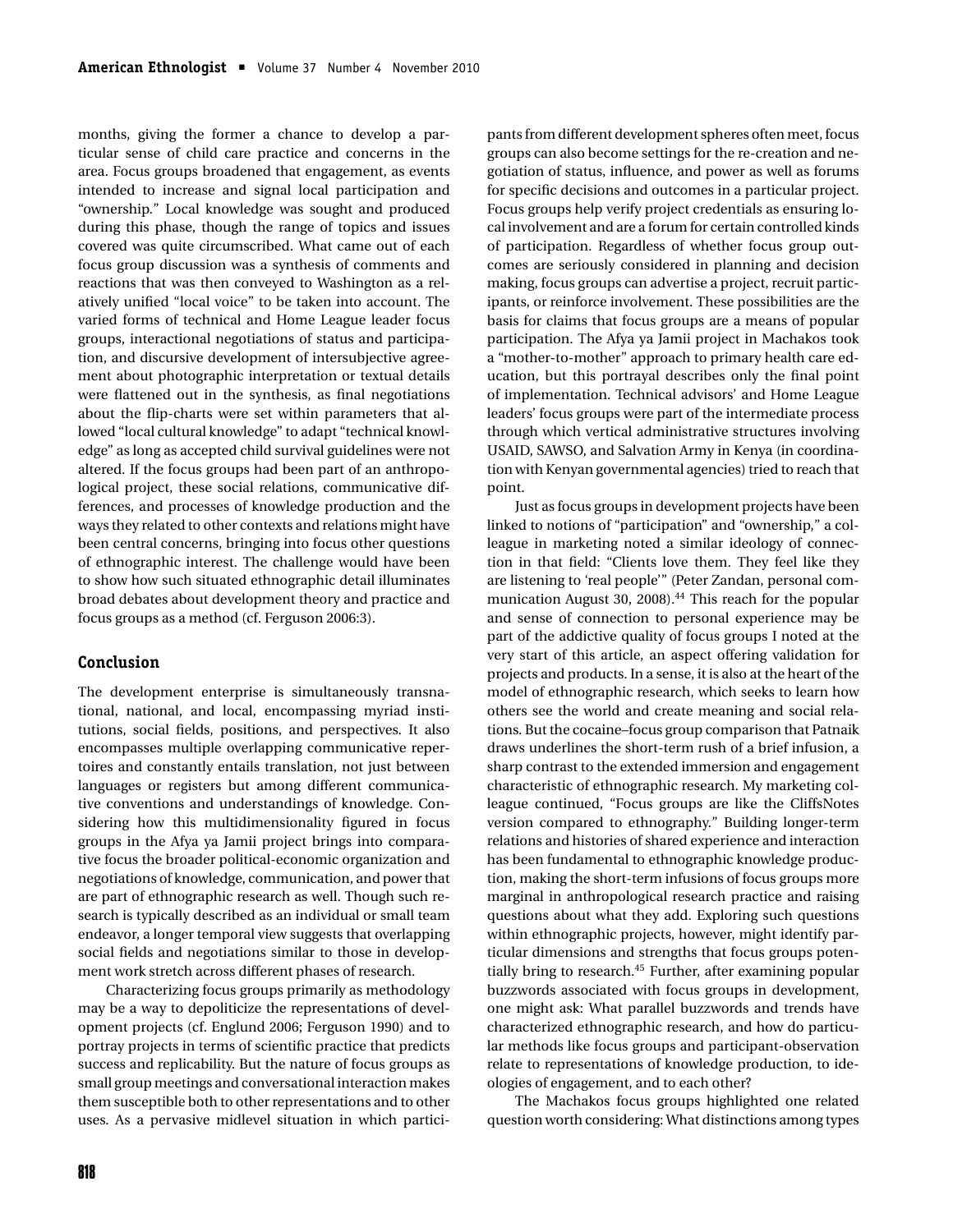of knowledge are implicit in various models of research, methods, and epistemology? In the Machakos case, technical and cultural knowledge were contrasted, one associated with general–scientific knowledge and one with local knowledge, and seen as having different roles and weights in final flip-chart design. Such distinctions are often associated as well with those seen as holding different kinds of knowledge. Similarly, theoretical descriptions of focus groups presuppose a model of communication and knowledge production centered primarily on the exchange and maximization of referential content, privileging a single communicative function and one aspect of the communicative situation (Hymes 1972; Jakobson 1960; Silverstein 1976). When applied to focus group settings and participant dynamics, this model aims to encourage open discussion, understood as maximizing referential content on chosen topics.

The educational flip-charts considered in the Machakos focus groups illustrated and communicated messages about health but simultaneously instantiated and communicated far more. Messages about health, identities, development, and social values merged in representations of the rural mother. These representations were shown pictorially, embedded in matching texts and lessons, and created rhetorically in focus group discussions and other settings. As product and process, the flip-charts drew on communicative resources both visual and verbal. Specific interpretations of the finished flip-charts would be renegotiated yet again relative to particular contexts and communicative conventions, for example, in their presentation and reception in the home office or in use in diverse training sessions and home visits. Women in Machakos enriched and filled out the "rural mother" by locating her in situations that extended beyond the focus group frame and assimilated a greater range of contexts and complexities in Machakos women's lives. Yet even the circumstances evoked in discussion were circumscribed by the project focus. Mother and child always remained the pivot, with little of the larger world of social relations or political-economic circumstances coming to view, though they are key contexts of interpretation.

When ethnoscience was in its heyday in the 1970s, Fabian (1975) pointed out that ethnoscience interviews sought to derive knowledge from narrowly framed taxonomic questions intended to produce a set of lexical categories for analysis, disregarding discussion that took place around elicitation of the categories and thereby ignoring critical commentary and different ways of thinking about processes of ethnographic knowledge production. Although focus groups do not limit responses to particular words and do, in fact, encourage discussion, a similar point can be made about the definition of topics for focus group discussion and the role of the moderator in steering conversation to a limited range of predefined concerns. Janine

M. Traulsen et al. (2004:720) observe that conversation may continue after the focus group session ends and topics not part of the interview guide may come up, but focus group analysis does not typically take this into account. Others note that transcriptions of focus group discussions capture a certain ethnographic richness that emerges through conversational analysis, but most focus group analysis consists only of broad thematic summaries and does not capture the discursive and interactional dynamics found in spontaneous discussion (Agar and MacDonald 1995:85; Bernard 2000:211; Kitzinger 1994; Watkins and Swidler 2009). In ethnographic research, the negative capability that Jackson saw as essential can be accommodated through a shifting dialectic between openness and focus over time. The challenge for focus groups is to strike such a balance within a more limited purview.

The larger point, as Fabian notes in his discussions of ethnoscience interviews (1975) and language choice (1979), is to pay critical attention to the production of intersubjective knowledge in ethnography or in focus groups as a process that takes place through communicative interaction with a certain open, creative sense. In ethnography, such interaction is set within longer processes of engagement and encounter that develop shared histories and relations, but focus groups might be incorporated into those longer processes as well, or situated with stronger contextual analysis. An ethnographic approach to focus groups would consider the planning and negotiation of who participates part of the larger process to be analyzed and might well seek a relatively "natural" setting for the event. Unlike the case in marketing applications, focus groups in both community development settings and ethnographic research might be more likely to involve participants with multiplex and ongoing relations than they would strangers, so relations among group members would also be of interest. In such circumstances, the hierarchy inherent in focus group structure presents a ready-made arena for the display, reproduction, and mediation of status and power locally and in relations among different spheres of development that converge in the focus group. As the Machakos focus groups suggest, such relations are not constant but neither is their negotiation evenly distributed whatever the setting. In the examples cited above, such relations became salient subtexts at moments when focus group hierarchies and focus group goals of open discussion and critique seemed to contradict one another. A researcher's relations and histories with focus group interlocutors are also an important consideration in ethnographic knowledge production, not a separate variable to be "controlled," as scientistic models would have it.

But taking into account this range of concerns and contexts begins to make the event more a group discussion than a focus group in the formally defined sense. Both group discussions and focus groups can bring out unexpected dimensions, categories, idioms, and experiences and go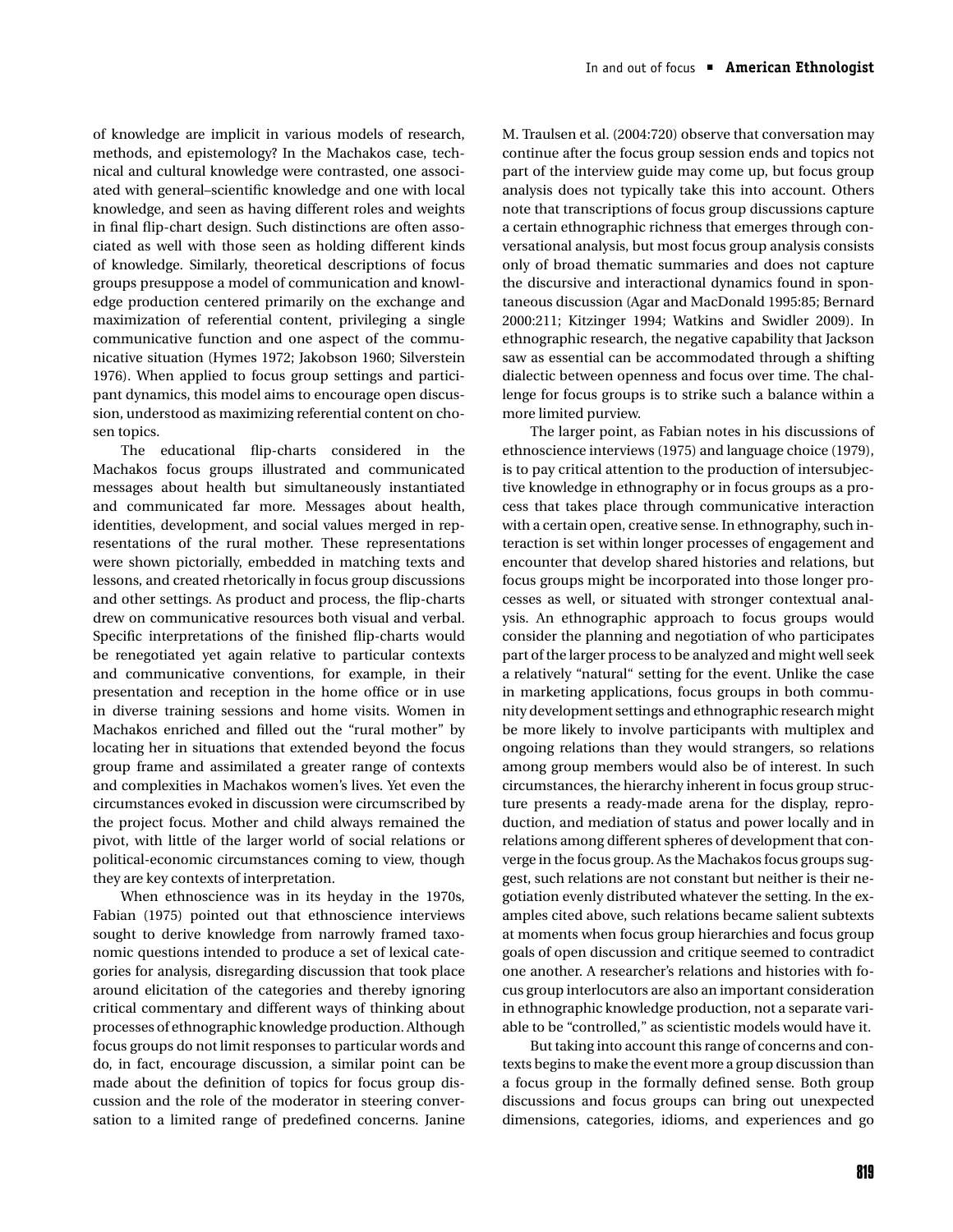in directions that entail shifts of focus and recognition of how attention and particular categories filter research and knowledge production. In analyzing and reflecting on such events, one must combine attention to referential and thematic aspects with attention to communicative interaction itself, with its hesitations, negotiations of status, narrative structures, and diverse communicative resources, as well as with consideration of broader dynamics that include researcher, moderator, and "client" as well as participants within the social organization of the overall endeavor. Focus groups are not a ready formula or algorithm but require careful interpretation and analysis like other ethnographic work.

### **Notes**

*Acknowledgments*. Heartfelt thanks to Mona Moore, who drew me into the world of health communication and many engaging discussions over the years; her commentary, corrections, and support were essential for this article. Joanna Davidson, Marcia Inhorn, Ivan Karp, Bruce Knauft, David Nugent, Mark Padilla, and Amy Patterson also provided valuable comments, as did the *AE* reviewers. Jason Ordaz kindly helped with the figures. I wrote the initial version of this article for an SSRC Workshop on "Languages of Development," organized by Randall Packard and Fred Cooper, and presented other versions at Indiana University, the University of Wisconsin–Madison, Emory University, Stanford University, the University of Michigan, and the Université de Montréal. The Ailes quote comes from Luntz 1994b:6; Patnaik's quote appears in Wellner 2003:30.

1. What this 2008 quote characterizes as "general consensus" was formulated by Johannes Fabian in his 1971 article "Language, History and Anthropology." As he summarized recently, the argument "was that anthropological research of the kind we call fieldwork is carried out through communicative interaction mediated by language and that whatever objectivity we can hope to attain must be founded in intersubjectivity" (Fabian 2007:20). Fabian's formulation drew on Wilhelm von Humboldt's philosophy of language, Jürgen Habermas's critique of positivism in the social sciences, and Dell Hymes's language-centered ethnography, with some oblique references to phenomenology. In recent years, a number of anthropologists have again rediscovered phenomenology, not always aware of anthropological engagements with hermeneutic and phenomenological influences in the 1970s. With this recent rediscovery, *subjectivity* and *intersubjectivity* have become buzzwords, much as *agency* became a ubiquitous buzzword in the 1990s (Biehl et al. 2007; Jackson 1998:5–9; Luhrmann 2006; West 2007:46–47, 85; see also Duranti 2009). Like other buzzwords, *intersubjectivity* seems to have accumulated a range of different, sometimes vague and evocative, senses. Michael Jackson, who has consistently worked with phenomenological approaches and who subtitled one of his books "Intersubjectivity and the Anthropological Project," cautions against one common moralizing sense: "We must not construe intersubjectivity as a synonym for shared experience, empathic understanding or fellow-feeling ... Compassion and conflict are thus complementary poles of intersubjectivity, the first affirming identity, the second confirming difference" (1998:4). Intersubjectivity is not a moral goal but, rather, a condition of possibility for knowledge production in ethnographic research, one that comes about through interaction and communication. As one encyclopedia notes, it refers to "shared meanings constructed by people in their interactions with each other and used as an everyday resource to interpret the meaning of elements of social and cultural life" (Wikipedia 2010). Note that the very communication and contexts that enable intersubjectivity are also coproduced. Engelke 2008 considers how notions of evidence relate to the intersubjective nature of fieldwork.

2. David Morgan (2002:150–152) notes, though, that focus groups are often really no more "artificial" than individual interviews.

3. For exceptions, see Fabian 1979, 1995; Briggs 1986, 2007; and Kratz 2001.

4. The development industry has been a topic of interest in anthropology as well as a realm in which anthropologists work (Edelman and Haugerud 2005; Escobar 1995; Ferguson 1990; Fisher 1997; Hoben 1982; Mosse 2004; Schneider 1975).

5. See Bauman and Briggs 2003 on how implicit models of communication shape theory and practice.

6. The professional ethics statement of the American Anthropological Association (1986) observes,

Anthropologists work in many parts of the world in close personal association with the peoples and situations they study. Their professional situation is, therefore, uniquely varied and complex. They are involved with their discipline, their colleagues, their students, their sponsors, their subjects, their own and host governments, the particular individuals and groups with whom they do their fieldwork, other populations and interest groups in the nations within which they work, and the study of processes and issues affecting general human welfare.

7. Marketing research itself developed in conjunction with the rise of product–brand management in the 1950s (Greenbaum 1988:4–5).

8. Much of this work was a collaboration with Paul Lazarsfeld, another prominent sociologist at the time, though the focus group literature does not recognize him (Merton 1987; Merton and Kendall 1946). Merton developed focus group interviews further in analyses of U.S. Army training films (Stewart and Shamdasani 1990:9). Merton himself sees a terminological conflation between his focused group interviews and contemporary focus groups and recognizes only "an amiable congruence" (1987:563, 556) between them.

9. Bracketed material is Richard Manoff's but comes at the end of his sentence. I rearranged his syntax to be clear that the strategy is adopted from marketing, not the education and action programs, as his original wording implies.

10. Glenzer (2007) notes a return to positivist social science in the framing and evaluation of development work in recent years, despite ongoing and contradictory shifts toward participatory methods and a rights-based framework in some organizations. These seemingly contradictory stances and methods were the subject of "Women's Empowerment, Impact Assessment of Development Programs, and Forms of Knowledge: New Horizons for Cross Disciplinary and Participative Research Methods," a 2006 workshop organized by Emory University's Center for the Study of Public Scholarship (CSPS) and CARE USA (see CSPS 2006).

11. Majid Rahnema points out that participation "tends to be perceived as a free exercise. This perception neither conforms to the meaning of the word, nor the way in which it is translated into practice. For, more often than not, people are asked or dragged into partaking in operations of no interest to them, in the very name of participation" (1990:116). Andrea Cornwall and Karen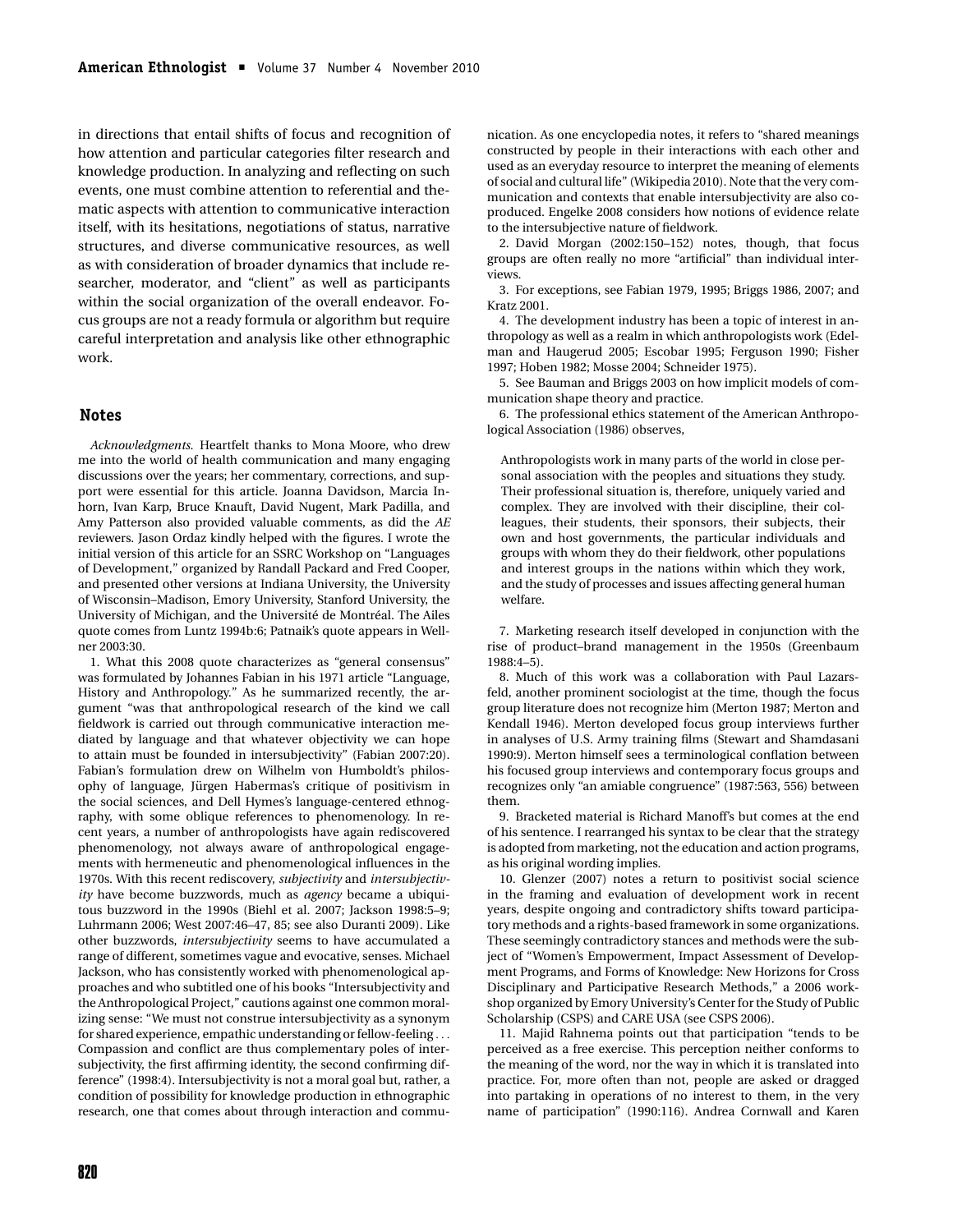Brock discuss how "participation," "empowerment," and "poverty reduction" were transformed and sanitized as they were refracted through development policy and practice, until they "came together in mainstream development discourse in a chain of equivalence with ownership, accountability, governance and partnership to make the world that the neoliberal model would have us all inhabit" (2005:1057). And James Ferguson cites a wildlife conservation project in Tanzania in which "'community participation' did not replace coercion; it supplemented it" (2006:43).

12. As Ferguson (2006:103, 112) notes, the status of large transnational NGOs can be both local and global simultaneously, and it is worth examining how relations between organizational levels come to be described and conceptualized as a vertical topography of power.

13. Machakos District is a semiarid area in eastern Kenya with a population predominantly from the Akamba ethnic group. Machakos town, the district capital, lies about sixty-five kilometers, or an hour's drive, from Nairobi. Machakos is a popular site for rural development projects, so a large number of NGOs and government agencies have worked there over the years, many at the same time. See Rocheleau et al. 1995 for a concise history of the interactions of environmental degradation, social transformation, and colonial and postcolonial state policy that have been part of the history of development projects in Machakos.

14. Top-down projects tend to emphasize more of a sender– receiver, behaviorist model of communication. In fact, an interactive model is a defining characteristic of bottom-up projects and periods. Although these opposite terms imply a reversal of initiative, differences in actual project dynamics are far from absolute. Project definition, control, and implementation may involve more negotiation in a bottom-up project, but the playing fields are never level. The very notion of "grassroots" can tend to homogenize local social terrains, rarely recognizing the variety of species, weeds, and wildflowers involved (K. Holland, personal communication 1989).

15. For instance, Daniel Jordan Smith notes that "Nigerians who work for internationally-funded programs, such as family planning projects, are seen by their kith and kin as important potential patrons who have access to money, resources, and opportunities that they are morally obliged to share" (2003:707). Eric Wolf (1956) offers one classic analysis of brokerage relations in Mexico.

16. Alternatively, a definition from the development field reads,

A focus group session can be simply defined as a discussion in which a small number (usually six to twelve) of respondents, under the guidance of a moderator, talk about topics that are believed to be of special importance to the investigation. Participants are chosen from some specific target group whose opinions and ideas are particularly germane to the investigation. [Folch-Lyon and Trost 1981:444]

17. Though not specified in the generic definition, one or more observers are part of the standard formula.

18. Recent participatory methods have sought to develop cooperative inquiry groups as a counter to the usual hierarchical relations between researcher and research subjects (Heron and Reason 2001).

19. In ethnography, however, the researcher is not necessarily an authority figure and, in fact, may be far from authoritative, as production of ethnographic knowledge typically begins with periods of uncertainty and cultural apprenticeship as a researcher forms a range of relationships and histories and begins navigating local power structures. This process does not belie persistent differences in status and power but underlines the varied and changing nature of research relations.

20. This is increasingly recognized and taken into account in development focus groups, but the relations that inhibit discussion vary in different situations and according to topics discussed. A United Nations Development Programme–World Bank–WHO training manual, for instance, notes that young women might feel reticent to speak in the presence of their mothers or mothersin-law and that, in the presence of older married women, single "young women may feel obliged to discuss 'acceptable' [sexual] practices rather than their true range of experiences and behaviors" in an HIV education focus group (Dawson et al. 1992:3, 17). Historian Jane Burbank (personal communication December 12, 2009) noted that focus groups proliferated in the former Soviet Union in the 1990s but that these two assumptions would not have been appropriate in that setting: People in that context would not speak openly with strangers and might have been likely to see similar others as contenders.

21. Cultural variability in gestural uses and meanings is widely recognized, but variability in the subtle verbal and visual cues of conversational interaction is not. For instance, in their training manual, Susan Dawson and colleagues (1992:61–64) note the cultural variety of gestures but treat the meaning of eye contact as universal. To give just one counterexample, Chet Creider (1984, 1986) finds that speakers of English and of East African languages use verbal and visual feedback in conversation in ways that suggest different understandings of eye contact and gaze and relate to preferences for mutual postural orientation and turn lengths in conversation.

22. In the same community, some topics may be discussed freely, whereas others are hedged with avoidance, euphemism, and silence. Focus groups conducted as part of Child Survival and Safe Motherhood initiatives aptly illustrate the contrasts. Child Survival focus groups, on the one hand, were about topics readily available for discussion by women in most cases: children and their health, habits, and problems (although there were gendered differences in readiness to talk about child-related topics). Safe Motherhood, on the other hand, entailed women's discussion about their own habits, experiences, and difficulties in reproductive health and certain sexual matters (Mona Moore, personal communication October 14, 1994).

23. As Jennifer Platt (2002:44) notes in her history of the interview as a method, particularly in sociology, research practice often diverges from the descriptions and prescriptions of methodological literature.

24. Other project countries were Pakistan, Bangladesh, and Haiti; countries were selected by regional SAWSO officers on the basis of interest, infrastructure, and USAID priorities. CSI was part of an international campaign, prominent in the 1980s after release of UNICEF's *State of the World's Children* report, that aimed to reduce infant and young child mortality throughout the developing world (Rubinstein and Lane 1990:387–389). The campaign promoted "low-technology" primary care interventions with five foci: growth monitoring, oral rehydration therapy, breastfeeding, immunization, and family planning, collectively abbreviated as GOBI-F. The approach known as Safe Motherhood developed after CSI did (Moore 1994).

25. Images were the main concern in adapting material for wider use, though some local details in written messages might also have been inappropriate elsewhere in Kenya. It was clear, for instance, that the Machakos images could not be used in Maasai or Turkana areas, where mothers and homes look very different from Akamba ones. Salvation Army Home Leagues began in England in 1907 and were intended to raise standards of home life and "encourage thrift and hygiene." They expanded along with the army, beginning in the United States in 1915, and have continued to be part of outreach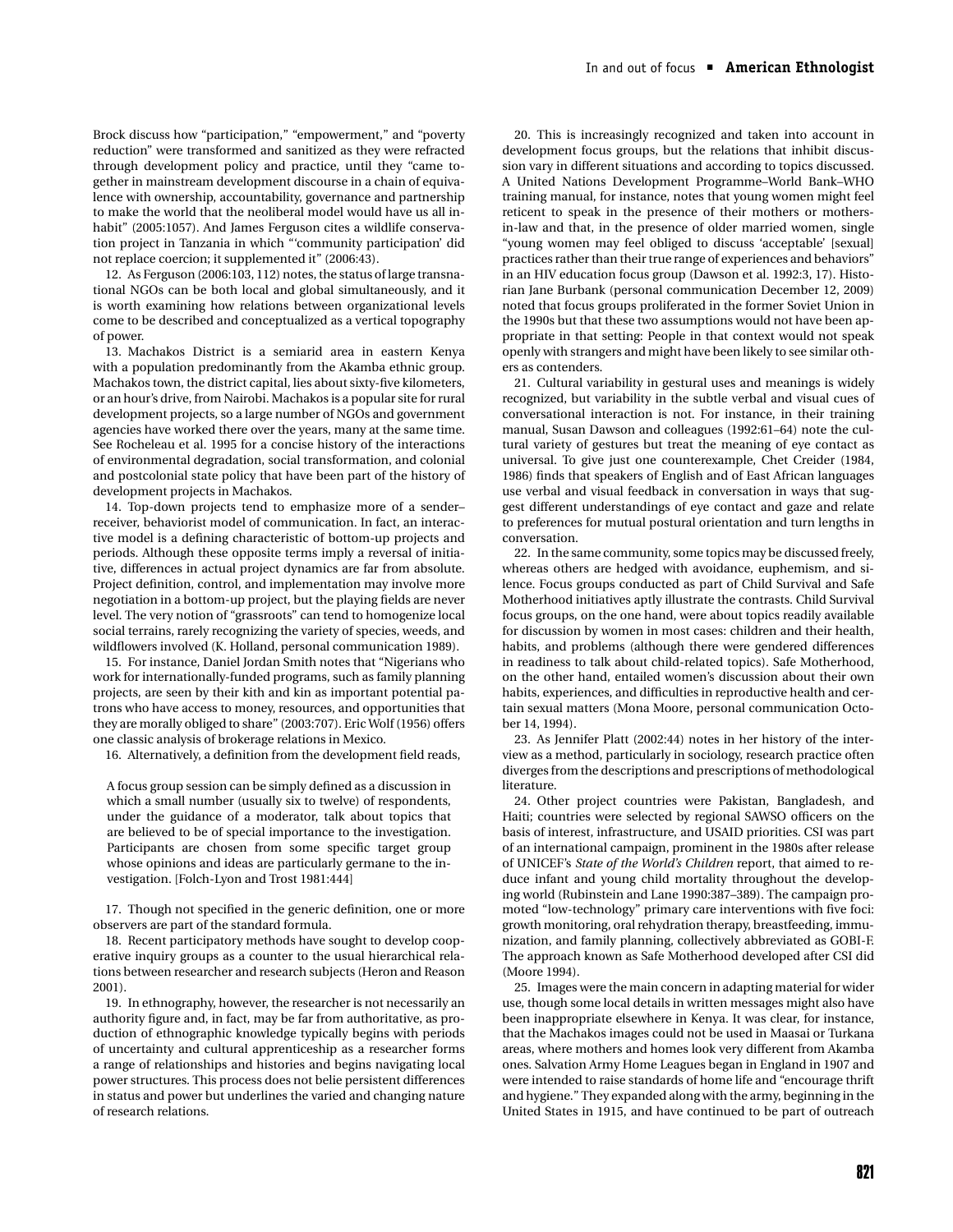programs and ministries to women (Salvation Army International Heritage Centre n.d.; Salvation Army Museum of the West n.d.). Wipper 1975 discusses other women's groups in Kenya during the colonial period.

26. They included breastfeeding, weaning, oral rehydration, immunization, recognizing malnutrition, growth monitoring, and family planning. Initially, flip-charts were produced in large format (A2 size, 22 inches by 14 inches) for training sessions, but plans included later production of smaller versions that women could easily carry on home visits.

27. Technical advisors included a nurse from Machakos hospital, a Ministry of Health trainer posted in Machakos, the district nutrition officer or nutrition assistant, tutors from Machakos Training College, the district health officer, and local staff from the Machakos Afya ya Jamii project. The field coordinator arranged focus groups and invited participants in each case. I was not living in Machakos so cannot comment on the specific relations and politics that might have been involved in this step.

28. Ideally, revisions at this stage would also have been tested and evaluated. They were usually relatively minor, however, and simply reviewed by project staff and discussed with SAWSO headquarters in Washington.

29. Before Home League leaders' focus groups met, photographs in the drafts were changed according to advice from technical advisors and were often completely redone. The draft Home League leaders saw, then, was quite different from the one technical advisors saw, having been translated as well. This usually meant they found fewer problems with drafts and approved most photographs. Some final decisions about arrangement were left, however, to the Home League leaders' preferences.

30. Breastfeeding/Technical, Tape 2:146.

31. Unless they had participated in focus groups for other projects (not impossible given the number of development projects located in Machakos), Home League leaders might have found the focus groups similar to a range of familiar settings but identical with none of them: church group meetings, women's group meetings, school classes, and government rallies. The focus groups would resonate most immediately with their project training; convened by the same organization and focused on similar topics, many training sessions were taught by the very field coordinator conducting the focus group. It was clear that focus groups were also a means of socializing both league leaders and the field coordinator to focus group communicative norms. Participants' confidence increased noticeably between their first focus group on the prototype flip-chart and later ones. In the United States, focus group participants who are too familiar with the settings are sometimes seen as a problem, becoming almost like professionals when organizations that run focus groups recruit them repeatedly. At one point, focus group hypnosis was used to try to manage group dynamics and professional participants (Taylor 2001).

32. Weaning/Home League Leaders, Side B: 176. Kiswahili original:

FC: OK, tuko katika picha namba nne. Mmezoea sasa, mnaambia [??] tu vile unaweza kuona hii picha inaonyesha.

L: [soft and hard to hear] ... Naona mama anapatia mtoto chakula.

FC: Unaona mama anapatia mtoto chakula. Na chakula iko wapi—kwa nini?

All: Kwa bakuli.

FC: Na mwingine?

A: Mama ananyonyesha

FC: Mama ananyonyesha kwa picha ya juu. Mrs. ... ona?

B: Naona mama anaketi.

FC: He?

B: Naona mama anaketi. Ame– ... ati anampatia mtoto wake chakula.

FC: Mama gani anaketi?

B: Mama wa juu.

33. Weaning/Home League Leaders, Side B: ending at 220. Kiswahili original:

FC: Unaona mama huyu anapatia mtoto wake chakula cha kutosha. Elizabeth?

E: Huyo mama anatumia kijiko ...

FC: Anatumia kijiko. Grace?

G: Mimi sijui—sijui mama amekaa namna gani? [laughter]

FC: Sasa unaona anakaa ...

G: Mimi naona amekaa kama anaanguka. Sijui ... ee. Sijui kama anakalia miguu.

FC: Yaani unaona mama ...

G: Ee.

FC: Rose anasema mama huyu hakai vizuri. Yes?

C: Mtoto huyu anaonekana chakula anakataa kwa maana ... mtoto hakai vizuri ...

FC: Haya. Inaonekana huyu mtoto—ni kama anakataa chakula kwa maana hakai vile mtoto anatakiwa kukaa aki akikula. Mtoto akikula anakaa namna gani?

All: Vizuri.

FC: Vizuri namna gani?

D: Inaonekana ? ... hakula chakula.

FC: ... kula chakula.

E: Anamwangalia mtoto kama ...

FC: Hm mm. [to CK in English] I hope you are taking notes.

34. There is insufficient space here to go into the ways status differences and hierarchies ramify from one project setting to the next, in part through meetings such as focus groups themselves. For instance, some league leaders brought local assistants to the focus group, becoming their mediators in and initiators into such settings (in part linguistically, when assistants did not speak Kiswahili). Gumperz 1972 is one classic essay on code-switching; see also Scotton 1993.

35. They become implicated in reproducing and negotiating status and power in situations outside the focus groups as well. How distinctions created and marked by participation in focus group and training sessions can figure in other situations is illustrated in this example: Some Home League leaders tried to limit participation in their local training sessions to Salvation Army members. Their participation and positions gave them control over further dissemination, a way to use knowledge in local denominational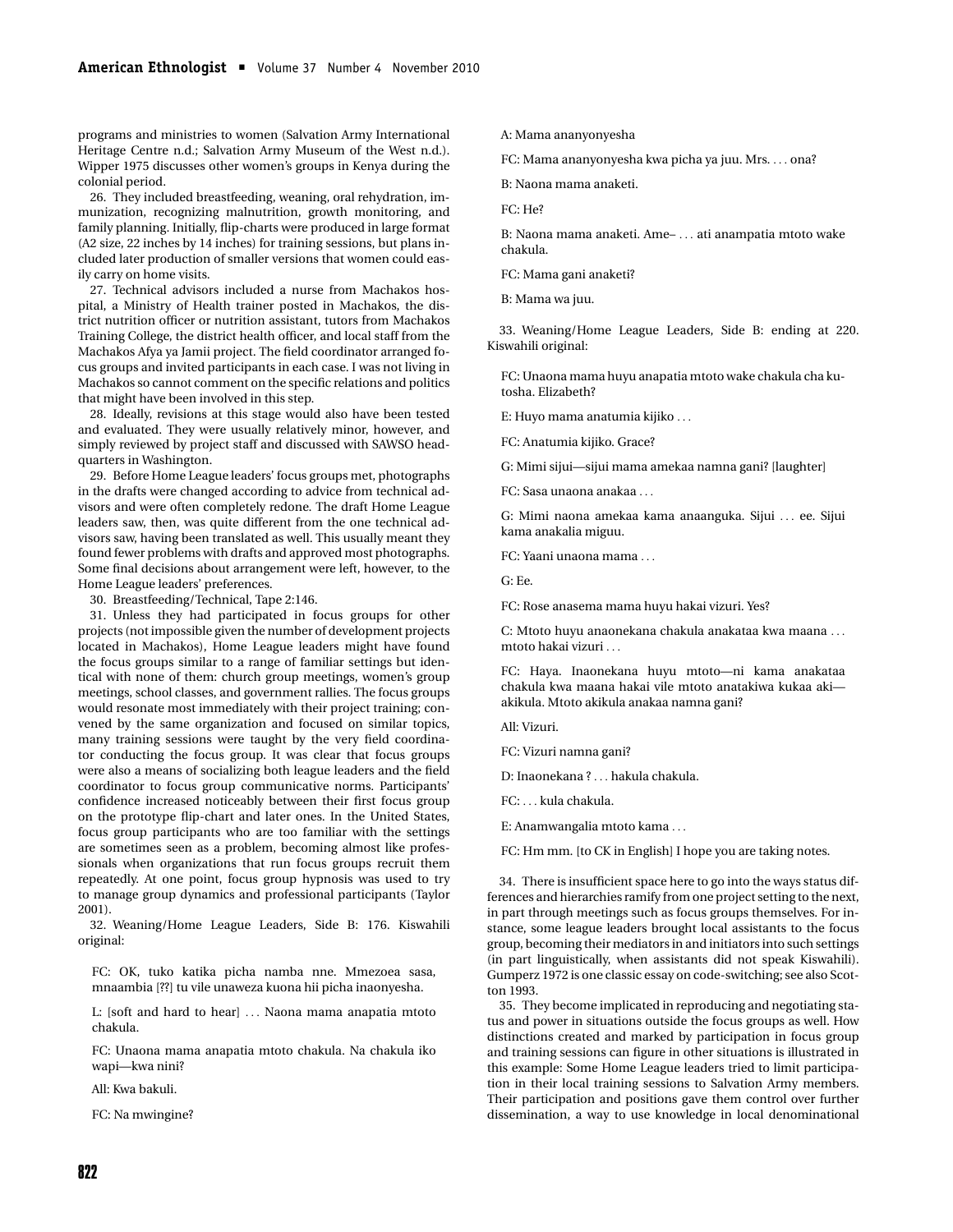rivalries. When this news reached project personnel, they quickly tried to correct the situation by emphasizing that all women were welcome. When projects work through existing networks, however, people's prior associations and involvements also become part of the terrain of implementation to be taken into account.

36. David Prochaska (1990) reads such outline representation in Algerian postcards as an abstracting and decontextualizing strategy of orientalizing and colonial power. One cannot assume, however, that a formal attribute (in this case, outline representation) always has the same interpretation or meaning (Kratz 1994). The Algerian situation differs from the Kenyan in terms of communicative context, audience, and many other aspects of production, circulation, and consumption of images.

37. The burgeoning literature on visual types, stereotypes, and archetypes in photographs, postcards, advertising, and other media includes Alloula 1986, Tagg 1988, Goldberg 1990, Lutz and Collins 1993, Ruffins 1998, Geary and Webb 1998, Kratz 2002:103– 111, Keim 2009, and many other works.

38. When AIDS education films made in west Africa for the Scenarios from Africa project were shown in east Africa, for instance, some local viewers saw AIDS as a problem specific to west Africa.

39. In an analysis of colonial Algerian postcards, Malek Alloula (1986) discusses photographic types that illustrated good and bad couples and families. Creating a moral imaginary through photographs is hardly new to development materials, though participants and situations involved differ from Alloula's. Nancy Rose Hunt (1988) considers how health messages can be combined and condensed with other messages about style, aesthetics, class, and morality that are addressed to multiple audiences.

40. Evelyn Waugh comically describes such alternative interpretations of a family planning poster in *Black Mischief* (1962:148– 150).

41. Totally unfamiliar with the project area, he only visited for a few days. The Child Survival coordinator was not present to advise him because of various circumstances. The field coordinator was present, though, and helped him set up scenes to photograph. One can only wonder what kind of interaction and communicative negotiations went on between them to produce some odd photographs. The field coordinator certainly knew the scenes they staged bore no relation to realistic settings in Kenya.

42. An appropriate illustration had stymied those working on the draft; this suggestion was developed in one of the focus groups.

43. I am not sure if other flip-charts were completed. The person who eventually took the Child Survival coordinator's job changed the project's priorities. Instead of completing the five outstanding units, she started developing curriculum materials based on the first three flip-charts.

44. Michael Agar and James Macdonald also note "reports from several members of a national epidemiological panel that showed how focus groups turned quantitative researchers into fascinated listeners to human voices" (1995:78).

45. Agar and MacDonald (1995:85) suggest that focus groups usefully supplement ethnographic interviews and note that indexing shared cultural understandings characterizes the former and explaining those understandings is characteristic of the latter.

# **References cited**

Agar, Michael, and James MacDonald

1995 Focus Groups and Ethnography. Human Organization 54(1):78–86.

Alloula, Malek

1986 The Colonial Harem. Minneapolis: University of Minnesota Press.

American Anthropological Association

- 1986 Statements on Ethics. http://www.aaanet.org/stmts/ ethstmnt.htm, accessed December 10, 2009.
- Bauman, Richard, and Charles L. Briggs

2003 Voices of Modernity: Language Ideologies and the Politics of Inequality. Cambridge: Cambridge University Press.

Bellenger, Danny N., Kenneth L. Bernhardt, and Jac L. Goldstucker 1976 Qualitative Research Techniques: Focus Group Interviews. *In* Qualitative Research in Marketing. Pp. 7–28. Chicago: American Marketing Association.

Berger, John

1987[1972] Ways of Seeing. London: British Broadcasting Corporation and Penguin Books.

Bernard, Russell

- 2000 Social Research Methods: Qualitative and Quantitative Approaches. Thousand Oaks, CA: Sage.
- 2002 Research Methods in Anthropology: Qualitative and Quantitative Methods. 3rd edition. Walnut Creek, CA: AltaMira Press.

2006 Research Methods in Anthropology: Qualitative and Quantitative Methods. 4th edition. Walnut Creek, CA: AltaMira Press.

Biehl, João, Byron Good, and Arthur Kleinman

- 2007 Introduction: Rethinking Subjectivity. *In* Subjectivity: Ethnographic Investigations. João Biehl, Byron Good, and Arthur Kleinman, eds. Pp. 1–13. Berkeley: University of California Press.
- Brenneis, Donald
	- 1994 Discourse and Discipline at the National Research Council: A Bureaucratic *Bildungsroman*. Cultural Anthropology 9(1):23–36.
	- 1999 New Lexicon, Old Language: Negotiating the "Global" at the National Science Foundation. *In* Critical Anthropology Now: Unexpected Contexts, Shifting Constituencies, Changing Agendas. George Marcus, ed. Pp. 123–146. Santa Fe, NM: School of American Research Press.

2006 Partial Measures. American Ethnologist 33(4):538–540.

- Brenneis, Donald, and Fred Myers, eds.
	- 1984 Dangerous Words: Language and Politics in the Pacific. New York: New York University Press.
- Briggs, Charles L.
	- 1986 Learning How to Ask. Cambridge: Cambridge University Press.
	- 2007 Anthropology, Interviewing, and Communicability in Contemporary Society. Current Anthropology 48(4):551–581.

Brouwer, Herman

1995 Communicating with Pictures: The Role of Pictures in Health Education in Outpatient Clinics of Rural African Hospitals. Visual Studies 10(1–2):15–27.

Calder, Bobby

1977 Focus Groups and the Nature of Qualitative Marketing Research. Journal of Marketing Research 14(3):353–364.

Caruso, T.

- 1976 Moderators Focus on Groups. Marketing News 10:12–16. Center for the Study of Public Scholarship (CSPS)
- 2006 Women's Empowerment, Impact Assessment of Development Programs, and Forms of Knowledge: New Horizons for Cross Disciplinary and Participative Research Methods. http://www.csps.emory.edu/CARE%20SII.dwt, accessed August 9, 2008.

Cornwall, Andrea, and Karen Brock

2005 What Do Buzzwords Do for Development Policy? A Critical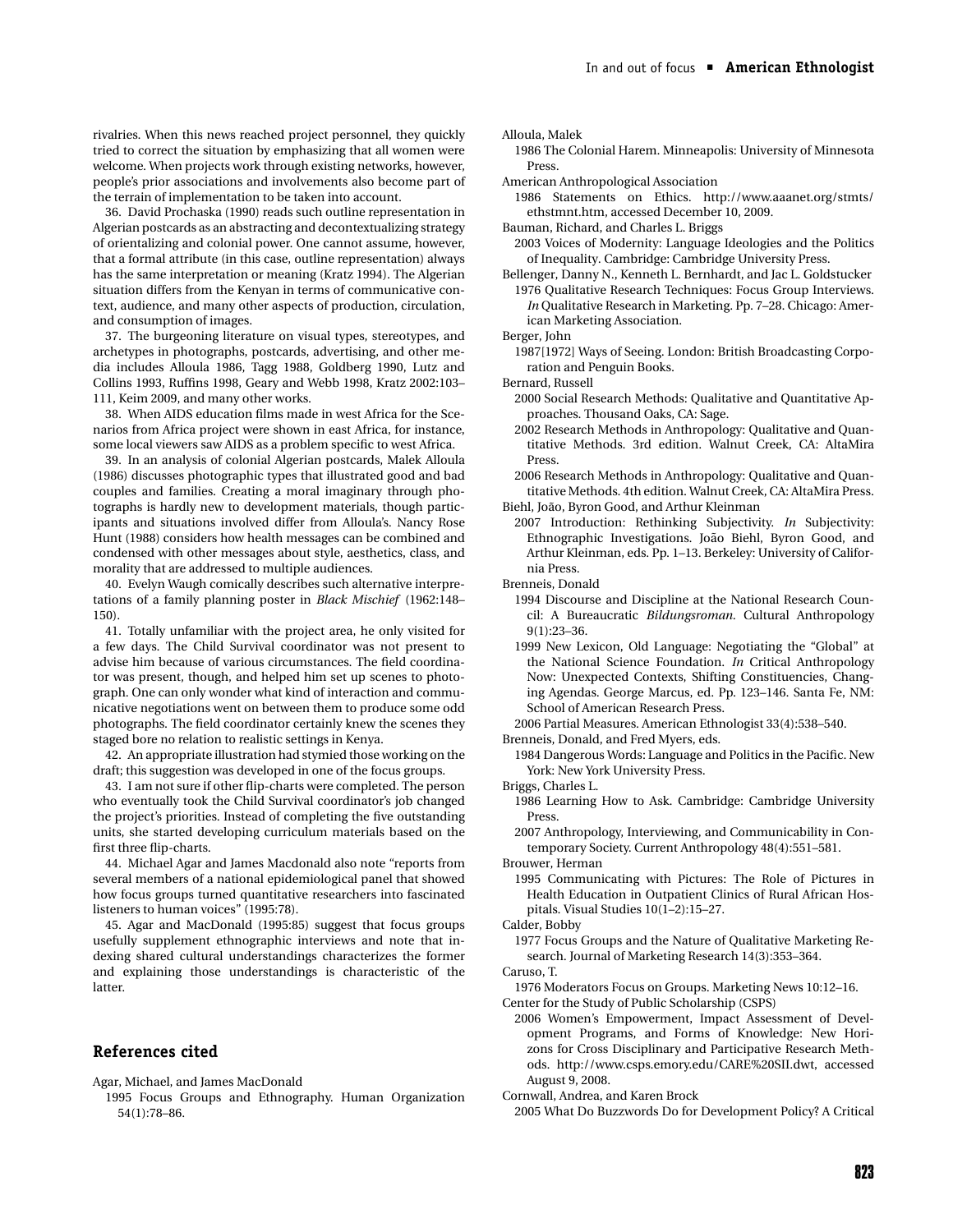Look at "Participation," "Empowerment," and "Poverty Reduction." Third World Quarterly 26(7):1043–1060.

Creider, Chet

- 1984 Language Differences in Strategies for the Interactional Management of Conversation. Studies in the Linguistic Sciences 14(2):57–65.
- 1986 Interlanguage Comparisons in the Study of the Interactional Use of Gesture: Progress and Prospects. Semiotica 62(1–2):147– 163.
- Dávila, Arlene M.
- 2001 The Focus (or Fuck Us) Group: Consumers Talk Back (or Do They?). *In* Latinos, Inc.: The Marketing and Making of a People. Pp. 181–215. Berkeley: University of California Press.
- Dawson, Susan, Lenore Manderson, and Veronica Tallo
- 1992 The Focus Group Manual. Methods for Social Research in Tropical Diseases, 1. Geneva: WHO.

Duranti, Alessandro

- 2009 The Relevance of Husserl's Theory to Language Socialization. Journal of Linguistic Anthropology 19(2):205– 226.
- Duranti, Alessandro, and Charles Goodwin, eds.

1992 Rethinking Context: Language as an Interactive Phenomenon. Cambridge: Cambridge University Press.

Edelman, Marc, and Angelique Haugerud, eds.

2005 The Anthropology of Development and Globalization: From Classical Political Economy to Contemporary Neoliberalism. Malden, MA: Blackwell.

Engelke, Matthew

2008 Objects of Evidence. Journal of the Royal Anthropological Institute (n.s.) 14(S1):S1–S21.

Englund, Harri

2006 Prisoners of Freedom: Human Rights and the African Poor. Berkeley: University of California Press.

Escobar, Arturo

- 1995 Encountering Development: The Making and Unmaking of the Third World. Princeton: Princeton University Press.
- Fabian, Johannes
- 1971 Language, History, and Anthropology. Philosophy of the Social Sciences 1:19–47.
- 1975 Taxonomy and Ideology: On the Boundaries of Concept-Classification. *In* Linguistics and Anthropology: In Honor of C. F. Voegelin. M. Dale Kinkade, Kenneth L. Hale, and Oswald Werner, eds. Pp. 183–197. Lisse, the Netherlands: Peter de Ridder Press.
- 1979 Rule and Process: Thoughts on Ethnography as Communication. Philosophy of the Social Sciences 9:1–26.
- 1990 Power and Performance: Ethnographic Explorations through Proverbial Wisdom and Theater in Shaba, Zaire. Madison: University of Wisconsin Press.
- 1995 Ethnographic Misunderstanding and the Perils of Context. American Anthropologist 97(1):41–50.
- 1998 Moments of Freedom: Anthropology and Popular Culture. Charlottesville: University of Virginia Press.

2007 Memory against Culture: Arguments and Reminders. Durham, NC: Duke University Press.

Ferguson, James

1990 The Anti-Politics Machine: Development, Depoliticization, and Bureaucratic Power in the Third World. Cambridge: Cambridge University Press.

2006 Global Shadows: Africa in the Neoliberal World Order. Durham, NC: Duke University Press.

Fern, Edward

2001 Advanced Focus Group Research. Thousand Oaks, CA: Sage.

Fisher, William F.

1997 Doing Good? The Politics and Antipolitics of NGO Practices. Annual Review of Anthropology 26:439–464.

Folch-Lyon, Evelyn, and John Trost

- 1981 Conducting Focus Group Sessions. Studies in Family Planning 12(12):443–449.
- Geary, Christraud M., and Virginia-Lee Webb, eds.

1998 Delivering Views: Distant Cultures in Early Postcards. Washington, DC: Smithsonian Institution Press.

Glenzer, Kent

2007 Do Developers Really Care if Development Works? Unpublished MS, Impact Measurement and Learning Team, CARE USA.

Goffman, Erving

1974 Frame Analysis. New York: Harper Colophon Books.

1979 Forms of Talk. Philadelphia: University of Pennsylvania Press.

- Goldberg, David Theo
- 1990 Introduction. *In* Anatomy of Racism. David Theo Goldberg, ed. Pp. xi–xxiii. Minneapolis: University of Minnesota Press.

Goldman, A. E.

1962 The Group Depth Interview. Journal of Marketing 26:61–68. Greenbaum, Thomas

- 1988 The Practical Handbook and Guide to Focus Group Research. Lexington, MA: Lexington Books.
- 1993 The Handbook for Focus Group Research. New York: Lexington Books.

2001 Qualitatively Speaking: Online Focus Groups Are No Substitute for the Real Thing. Quirk's Marketing Research Review, June. http://www.groupsplus.com/pages/articles.htm, accessed July 19, 2008.

Greenhalgh, Susan

1997 Methods and Meanings: Reflections on Disciplinary Difference. Population and Development Review 23(4):819–824.

Gross, Daniel

- 2003 Lies, Damn Lies, and Focus Groups. Slate, October 10. http://www.slate.com/id/2089677/, accessed July 14, 2008. Gumperz, John
	- 1972 Social Meaning in Linguistic Structure: Code-Switching in Norway. *In* Directions in Sociolinguistics. John J. Gumperz and Dell Hymes, eds. Pp. 407–434. New York: Holt, Rinehart and Winston.
- Hanks, William F.
	- 1996 Exorcism and the Description of Participant Roles. *In* Natural Histories of Discourse. Michael Silverstein and Greg Urban, eds. Pp. 160–200. Chicago: University of Chicago Press.
- Helitzer-Allen, Deborah, Mercy Makhambera, and Anne-Marie Wangel
	- 1994 Obtaining Sensitive Information: The Need for More Than Focus Groups. Reproductive Health Matters 3:75–82.

Heron, John, and Peter Reason

- 2001 The Practice of Co-Operative Inquiry: Research "With" Rather Than "On" People. *In* Handbook of Action Research. Peter Reason and Hilary Bradbury, eds. Pp. 179–188. London: Sage.
- Higginbotham, James B., and Keith K. Cox, eds.
	- 1979 Focus Group Interviews: A Reader. Chicago: American Marketing Association.

Hoben, Alan

- 1982 Anthropologists and Development. Annual Review of Anthropology 11:349–375.
- Houts, Peter, Cecilia Doak, Leonard Doak, and Matthew Loscalzo 2006 The Role of Pictures in Improving Health Communication: A Review of Research on Attention, Comprehension, Recall,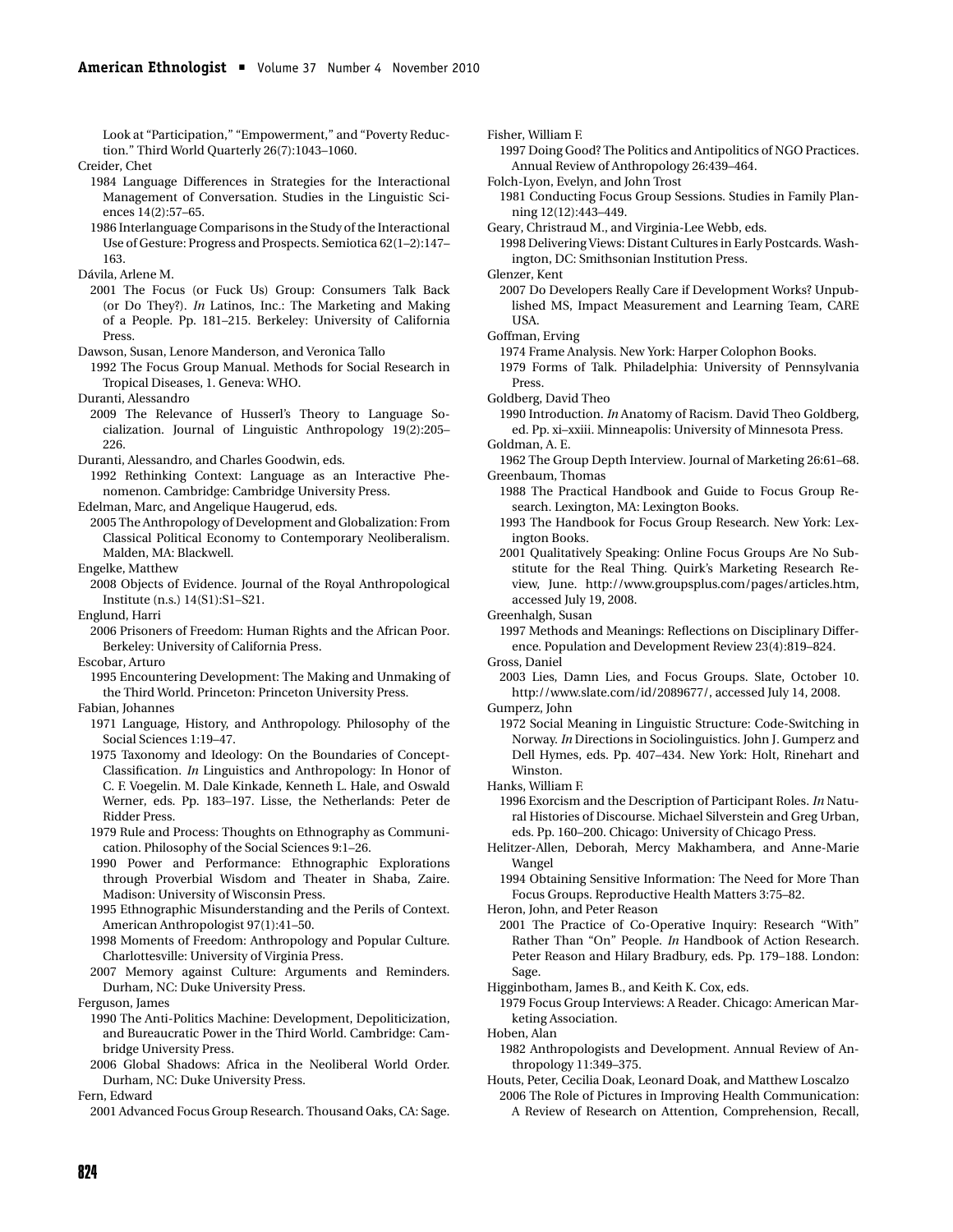and Adherence. Patient Education and Counseling 61:173– 190.

- Hunt, Nancy Rose
	- 1988 "Le Bebe en Brousse": European Women, African Birth Spacing and Colonial Intervention in Breast Feeding in the Belgian Congo. International Journal of African Historical Studies 21(3):401–433.
- Hymes, Dell
	- 1972 Models of the Interaction of Language and Social Life. *In* Directions in Sociolinguistics: The Ethnography of Communication. John J. Gumperz and Dell Hymes, eds. Pp. 35–71. New York: Holt, Rinehart and Winston.

#### Irvine, Judith

1996 Shadow Conversations: The Indeterminacy of Participant Roles. *In* Natural Histories of Discourse. Michael Silverstein and Greg Urban, eds. Pp. 131–159. Chicago: University of Chicago Press.

### Jackson, Michael

1998 Minima Ethnographica: Intersubjectivity and the Anthropological Project. Chicago: University of Chicago Press.

Jakobson, Roman

1960 Closing Statement: Linguistics and Poetics. *In* Style in Language. Thomas A. Sebeok, ed. Pp. 350–377. Cambridge, MA: MIT Press.

Karp, Ivan

2002 Development and Personhood: Tracing the Contours of a Moral Discourse. *In* Critically Modern: Alternatives, Alterities, Anthropologies. Bruce Knauft, ed. Pp. 82–104. Bloomington: Indiana University Press.

Keim, Curtis

2009 Mistaking Africa: Curiosities and Inventions of the American Mind. Boulder, CO: Westview Press.

Kitzinger, Jenny

1994 The Methodology of Focus Groups: The Importance of Interaction between Research Participants. Sociology of Health and Illness 16(1):103–121.

Knibbe, Kim, and Peter Versteeg

2008 Assessing Phenomenology in Anthropology: Lessons from the Study of Religion and Experience. Critique of Anthropology 28(1):47–62.

#### Kratz, Corinne A.

- 1994 On Telling/Selling a Book by Its Cover. Cultural Anthropology 9(2):179–200.
- 1996 Okiek Portraits: Representation, Mediation, and Interpretation in a Photographic Exhibition. Cahiers d'Etudes Africaines ´ 141–42, 36(1–2):51–79.
- 2001 Conversations and Lives. *In* African Words, African Voices: Critical Practices in Oral History. Luise White, Stephan Miescher, and David William Cohen, eds. Pp. 127–161. Bloomington: Indiana University Press.

2002 The Ones That Are Wanted: Communication and the Politics of Representation in a Photographic Exhibition. Berkeley: University of California Press.

2009 Communicative Resonance across Settings: Marriage Arrangement, Initiation and Political Meetings in Kenya. *In* Ritual Communication. Gunter Senft and Ellen Basso, eds. Pp. 171– 202. Oxford: Berg.

Luhrmann, T. M.

2006 Subjectivity. Anthropological Theory 6(3):345–361. Luntz, Frank

1994a Focus Group Research in American Politics. Polling Report, May 16. http://www.pollingreport.com/focus.htm, accessed July 11, 2008.

1994b The Makings of a Good Focus Group. Polling Report,

May 30. http://www.pollingreport.com/focus.htm, accessed July 11, 2008.

Lutz, Catherine, and Jane Collins

1993 Reading National Geographic. Chicago: University of Chicago Press.

Manoff, Richard

- 1985 Social Marketing: New Imperative for Public Health. New York: Praeger.
- McFarland, Jennifer

2001 Margaret Mead Meets Consumer Fieldwork: The Consumer Anthropologist. Harvard Management Update 6(8):5–6.

Merton, Robert K.

- 1987 The Focussed Interview and Focus Groups: Continuities and Discontinuities. Public Opinion Quarterly 51(4):550–566. Merton, Robert K., and Patricia L. Kendall
- 1946 The Focused Interview. American Journal of Sociology 51(6):541–557.

Moore, Mona

1994 Promoting Safer Motherhood: A Checklist for Communications and Training. Mothers and Children 13(1):6–7.

Morgan, David

- 1997 Focus Groups as Qualitative Research. 2nd edition. Thousand Oaks, CA: Sage.
- 2002 Focus Group Interviewing. *In* Handbook of Interview Research: Context and Method. Jaber F. Gubrium and James A. Holstein, eds. Pp. 141–159. Thousand Oaks, CA: Sage.

Morgan, David, Richard Krueger, Jean King, and Alice Scannell 1998 Focus Group Kit. 6 vols. Thousand Oaks, CA: Sage.

Mosse, David

2004 Cultivating Development: An Ethnography of Aid Policy and Practice. London: Pluto Press.

MotherCare

1993 Counselling Cards for Syphilis Control in Pregnancy. F. Jenniskens et al., designers. Project 936–5966. Arlington, VA: MotherCare.

Pinney, Christopher, and Nicolas Peterson, eds.

2003 Photography's Other Histories. Durham, NC: Duke University Press.

- Platt, Jennifer
	- 2002 The History of the Interview. *In* Handbook of Interview Research: Context and Method. Jaber F. Gubrium and James A. Holstein, eds. Pp. 33–54. Thousand Oaks, CA: Sage.
- Poetry Foundation
	- 2010 Selections from Keats's Letters (On Negative Capability: Letter to George and Tom Keats, 21, ?27 December 1817). http://www.poetryfoundation.org/learning/poeticsessay.html?id=237836&page=2, accessed May 2.

Prochaska, David

1990 The Archive of Algerie Imaginaire. History and Anthropology 4:373–420.

Prochaska, J. O., and W. F. Velicer

1997 The Transtheoretical Model of Health Behavior Change. American Journal of Health Promotion 12:38–48.

Rahnema, Majid

- 1990 Participation. *In* The Development Dictionary: A Guide to Knowledge as Power. Wolfgang Sachs, ed. Pp. 116–131. London: Zed Books.
- Robertson, A. F.
	- 1984 People and the State: An Anthropology of Planned Development. Cambridge: Cambridge University Press.

Rocheleau, Dianne, Patricia Benjamin, and Alex Diang'a

1995 The Ukambani Region of Kenya. *In* Regions at Risk: Comparisons of Threatened Environments. Jeanne X. Kasperson,